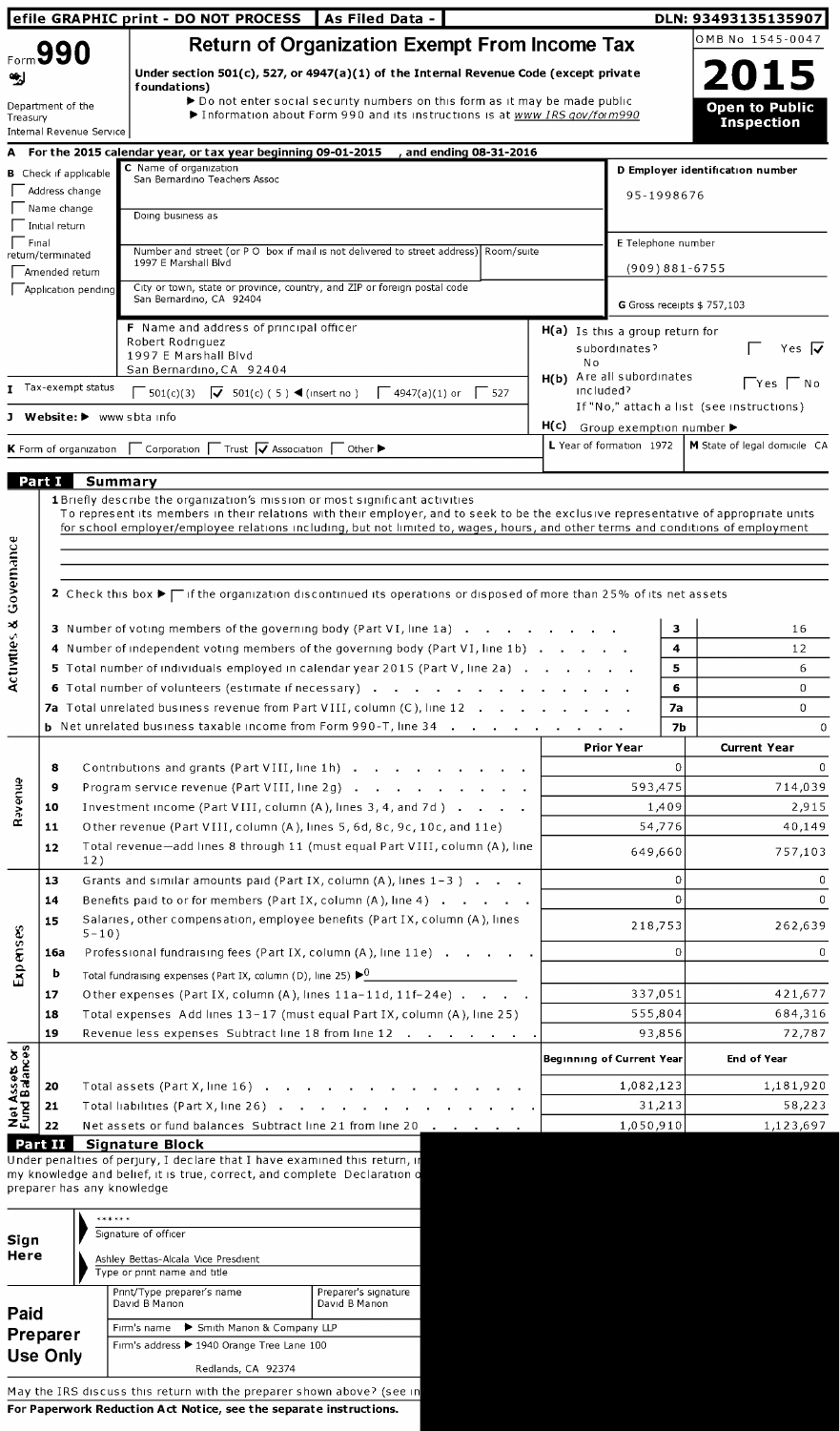|              | Form 990 (2015)                                                            |                |                                                                                                          |                                                                                                                                                                  | Page 2               |
|--------------|----------------------------------------------------------------------------|----------------|----------------------------------------------------------------------------------------------------------|------------------------------------------------------------------------------------------------------------------------------------------------------------------|----------------------|
|              | Part III                                                                   |                | <b>Statement of Program Service Accomplishments</b>                                                      |                                                                                                                                                                  |                      |
|              |                                                                            |                | Check if Schedule O contains a response or note to any line in this Part III                             |                                                                                                                                                                  |                      |
| $\mathbf{1}$ | Briefly describe the organization's mission                                |                |                                                                                                          |                                                                                                                                                                  |                      |
|              |                                                                            |                |                                                                                                          | To represent its members in their relations with their employer, and to seek to be the exclusive representative of appropriate units for school                  |                      |
|              |                                                                            |                |                                                                                                          | employer/employee relations including, but not limited to, wages, hours, and other terms and conditions of employment                                            |                      |
|              |                                                                            |                |                                                                                                          |                                                                                                                                                                  |                      |
| $\mathbf{2}$ |                                                                            |                | Did the organization undertake any significant program services during the year which were not listed on |                                                                                                                                                                  |                      |
|              | the prior Form 990 or 990-EZ? $\cdot$                                      |                |                                                                                                          |                                                                                                                                                                  | l√No<br>Yes          |
|              | If "Yes," describe these new services on Schedule O                        |                |                                                                                                          |                                                                                                                                                                  |                      |
| з            |                                                                            |                | Did the organization cease conducting, or make significant changes in how it conducts, any program       |                                                                                                                                                                  |                      |
|              | services <sup>2</sup>                                                      |                |                                                                                                          |                                                                                                                                                                  | <sup>−</sup> Yes √No |
|              | If "Yes," describe these changes on Schedule O                             |                |                                                                                                          |                                                                                                                                                                  |                      |
| 4            |                                                                            |                |                                                                                                          | Describe the organization's program service accomplishments for each of its three largest program services, as measured by                                       |                      |
|              |                                                                            |                |                                                                                                          | expenses Section $501(c)(3)$ and $501(c)(4)$ organizations are required to report the amount of grants and allocations to others,                                |                      |
|              | the total expenses, and revenue, if any, for each program service reported |                |                                                                                                          |                                                                                                                                                                  |                      |
| 4a           | (Code                                                                      | ) (Expenses \$ | 650,100 including grants of \$                                                                           | ) (Revenue \$                                                                                                                                                    | 714,039)             |
|              |                                                                            |                |                                                                                                          | To provide an opportunity for continuous study and action on problems of the profession To provide a means of representation for its ethnic-minority members and |                      |
|              |                                                                            |                |                                                                                                          | to promote professional attitudes and ethical conduct among members Also to encourage cooperation and communication between the profession and the               |                      |
|              | community and finally to foster good fellowship among members              |                |                                                                                                          |                                                                                                                                                                  |                      |
|              |                                                                            |                |                                                                                                          |                                                                                                                                                                  |                      |
| 4b           | (Code                                                                      | ) (Expenses \$ | including grants of \$                                                                                   | ) (Revenue \$                                                                                                                                                    | $\lambda$            |
|              |                                                                            |                |                                                                                                          |                                                                                                                                                                  |                      |
|              |                                                                            |                |                                                                                                          |                                                                                                                                                                  |                      |
|              |                                                                            |                |                                                                                                          |                                                                                                                                                                  |                      |
|              |                                                                            |                |                                                                                                          |                                                                                                                                                                  |                      |
|              |                                                                            |                |                                                                                                          |                                                                                                                                                                  |                      |
|              |                                                                            |                |                                                                                                          |                                                                                                                                                                  |                      |
|              |                                                                            |                |                                                                                                          |                                                                                                                                                                  |                      |
|              |                                                                            |                |                                                                                                          |                                                                                                                                                                  |                      |
|              |                                                                            |                |                                                                                                          |                                                                                                                                                                  |                      |
| 4с           | (Code                                                                      | ) (Expenses \$ | including grants of \$                                                                                   | ) (Revenue \$                                                                                                                                                    | $\lambda$            |
|              |                                                                            |                |                                                                                                          |                                                                                                                                                                  |                      |
|              |                                                                            |                |                                                                                                          |                                                                                                                                                                  |                      |
|              |                                                                            |                |                                                                                                          |                                                                                                                                                                  |                      |
|              |                                                                            |                |                                                                                                          |                                                                                                                                                                  |                      |
|              |                                                                            |                |                                                                                                          |                                                                                                                                                                  |                      |
|              |                                                                            |                |                                                                                                          |                                                                                                                                                                  |                      |
|              |                                                                            |                |                                                                                                          |                                                                                                                                                                  |                      |
|              |                                                                            |                |                                                                                                          |                                                                                                                                                                  |                      |
|              |                                                                            |                |                                                                                                          |                                                                                                                                                                  |                      |
|              |                                                                            |                |                                                                                                          |                                                                                                                                                                  |                      |
| 4d           | Other program services (Describe in Schedule O)                            |                |                                                                                                          |                                                                                                                                                                  |                      |
|              | (Expenses \$                                                               |                | including grants of \$                                                                                   | ) (Revenue \$                                                                                                                                                    |                      |
| 4е           | Total program service expenses ▶                                           |                | 650,100                                                                                                  |                                                                                                                                                                  |                      |
|              |                                                                            |                |                                                                                                          |                                                                                                                                                                  | Form 990 (2015)      |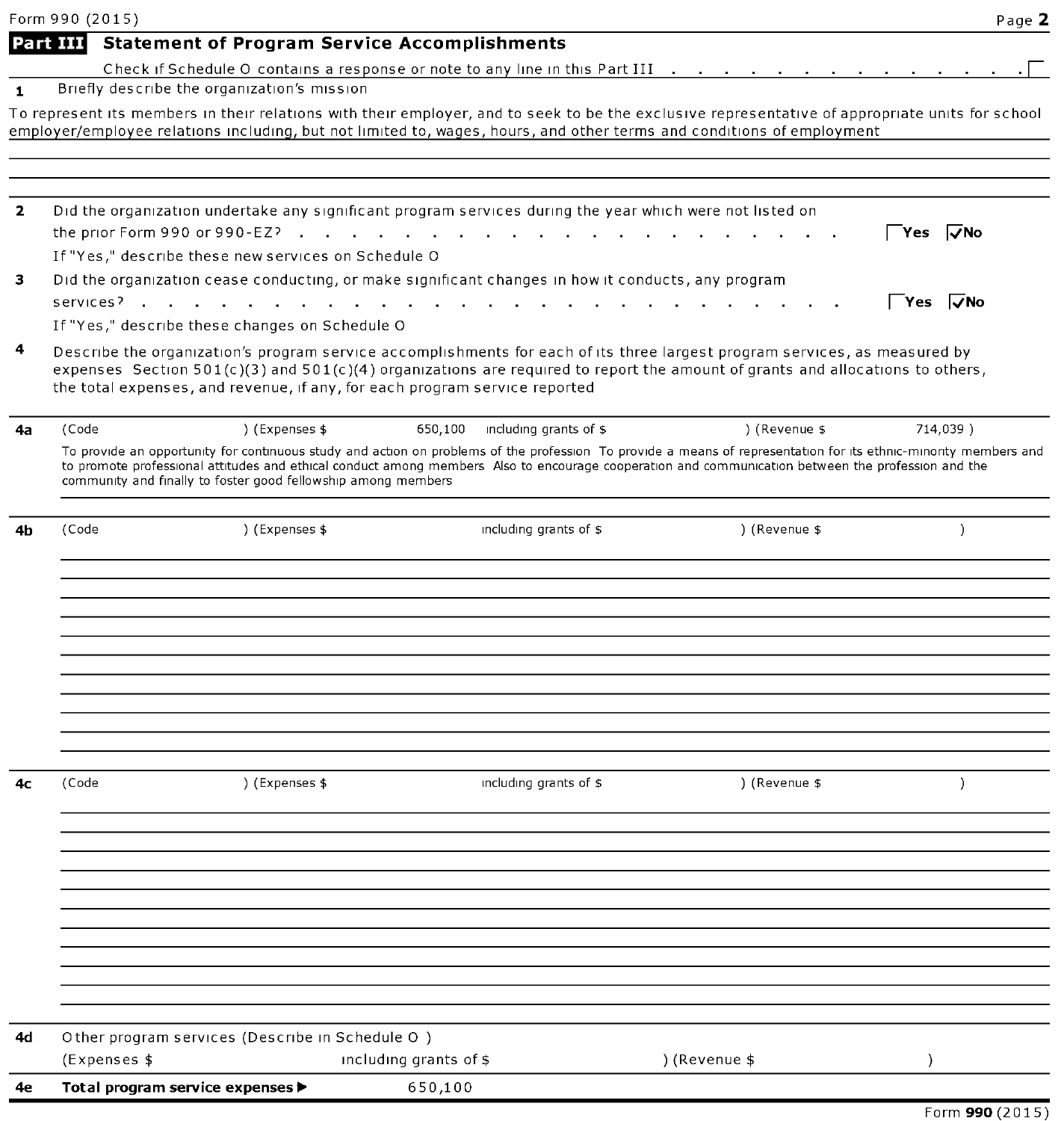Part IV Checklist of Required Schedules

|    |                                                                                                                                                                                                                                                                                                                                                              |                | Yes | No             |
|----|--------------------------------------------------------------------------------------------------------------------------------------------------------------------------------------------------------------------------------------------------------------------------------------------------------------------------------------------------------------|----------------|-----|----------------|
| 1. | Is the organization described in section $501(c)(3)$ or $4947(a)(1)$ (other than a private foundation)? If "Yes,"<br>complete Schedule A<br>and a straight and a straight and                                                                                                                                                                                | 1              |     | No             |
|    | 2 Is the organization required to complete Schedule B, Schedule of Contributors (see instructions)?                                                                                                                                                                                                                                                          | $\overline{2}$ |     | No             |
| 3  | Did the organization engage in direct or indirect political campaign activities on behalf of or in opposition to<br>candidates for public office? If "Yes," complete Schedule C, Part $I \cdot \cdot \cdot$                                                                                                                                                  | з              |     | N <sub>o</sub> |
|    | Section $501(c)(3)$ organizations.<br>Did the organization engage in lobbying activities, or have a section 501(h) election in effect during the tax year?                                                                                                                                                                                                   | 4              |     |                |
| 5. | Is the organization a section $501(c)(4)$ , $501(c)(5)$ , or $501(c)(6)$ organization that receives membership dues,<br>assessments, or similar amounts as defined in Revenue Procedure 98-19?<br>If "Yes," complete Schedule C, Part III<br>the contract of the contract of the contract of the contract of the contract of the contract of the contract of | 5              |     | Νo             |
| 6  | Did the organization maintain any donor advised funds or any similar funds or accounts for which donors have the<br>right to provide advice on the distribution or investment of amounts in such funds or accounts?<br>If "Yes," complete Schedule D, Part $I \overset{\bullet}{\bullet} I$                                                                  | 6              |     | Νo             |
| 7  | Did the organization receive or hold a conservation easement, including easements to preserve open space,<br>the environment, historic land areas, or historic structures? If "Yes," complete Schedule D, Part II                                                                                                                                            | $\overline{ }$ |     | No             |
| 8  | Did the organization maintain collections of works of art, historical treasures, or other similar assets?<br>If "Yes," complete Schedule D, Part III                                                                                                                                                                                                         | 8              |     | Νo             |
| 9  | Did the organization report an amount in Part X, line 21 for escrow or custodial account liability, serve as a<br>custodian for amounts not listed in Part X, or provide credit counseling, debt management, credit repair, or debt<br>negotiation services? If "Yes," complete Schedule D, Part IV                                                          | 9              |     | Νo             |
| 10 | Did the organization, directly or through a related organization, hold assets in temporarily restricted endowments<br>permanent endowments, or quasi-endowments? If "Yes," complete Schedule D, Part V                                                                                                                                                       | 10             |     | Νo             |
| 11 | If the organization's answer to any of the following questions is "Yes," then complete Schedule D, Parts VI, VII,<br>VIII, IX, or X as applicable                                                                                                                                                                                                            |                |     |                |
|    | a Did the organization report an amount for land, buildings, and equipment in Part X, line 10?<br>If "Yes," complete Schedule D, Part VI $\ddot{\ddot{\mathbf{z}}}$                                                                                                                                                                                          | 11a            | Yes |                |
|    | Did the organization report an amount for investments-other securities in Part X, line 12 that is 5% or more of<br>its total assets reported in Part X, line 16? If "Yes," complete Schedule D, Part VII 2                                                                                                                                                   | 11b            |     | No             |
|    | c Did the organization report an amount for investments-program related in Part X, line 13 that is 5% or more of<br>its total assets reported in Part X, line 16? If "Yes," complete Schedule D, Part VIII                                                                                                                                                   | 11c            |     | Νo             |
|    | d Did the organization report an amount for other assets in Part X, line 15 that is 5% or more of its total assets<br>reported in Part X, line 16? If "Yes," complete Schedule D, Part IX $\ddot{\ddot{\mathbf{u}}}$ .                                                                                                                                       | 11d            |     | Νo             |
|    | e Did the organization report an amount for other liabilities in Part X, line 25? If "Yes," complete Schedule D, Part X<br>ч,                                                                                                                                                                                                                                | 11e            |     | No             |
|    | f Did the organization's separate or consolidated financial statements for the tax year include a footnote that<br>addresses the organization's liability for uncertain tax positions under FIN 48 (ASC 740)?<br>If "Yes," complete Schedule D, Part $X \mathbf{S}$                                                                                          | 11f            | Yes |                |
|    | 12a Did the organization obtain separate, independent audited financial statements for the tax year?<br>If "Yes," complete Schedule D, Parts XI and XII $\mathbb{S}$                                                                                                                                                                                         | 12a            | Yes |                |
|    | b Was the organization included in consolidated, independent audited financial statements for the tax year?<br>If "Yes," and if the organization answered "No" to line 12a, then completing Schedule D, Parts XI and XII is optional $\mathcal{L}$                                                                                                           | 12b            |     | N 0            |
| 13 | Is the organization a school described in section $170(b)(1)(A)(ii)$ ? If "Yes," complete Schedule E                                                                                                                                                                                                                                                         | 13             |     | No             |
|    | 14a Did the organization maintain an office, employees, or agents outside of the United States?                                                                                                                                                                                                                                                              | 14a            |     | N o            |
|    | <b>b</b> Did the organization have aggregate revenues or expenses of more than $$10,000$ from grantmaking, fundraising,<br>business, investment, and program service activities outside the United States, or aggregate foreign investments<br>valued at \$100,000 or more? If "Yes," complete Schedule F, Parts I and IV                                    | 14b            |     | Νo             |
| 15 | Did the organization report on Part IX, column (A), line 3, more than \$5,000 of grants or other assistance to or<br>for any foreign organization? If "Yes," complete Schedule F, Parts II and IV                                                                                                                                                            | 15             |     | Νo             |
| 16 | Did the organization report on Part IX, column (A), line 3, more than \$5,000 of aggregate grants or other<br>assistance to or for foreign individuals? If "Yes," complete Schedule F, Parts III and IV                                                                                                                                                      | 16             |     | Νo             |
| 17 | Did the organization report a total of more than \$15,000 of expenses for professional fundraising services on Part<br>IX, column (A), lines 6 and 11e? If "Yes," complete Schedule G, Part I (see instructions)                                                                                                                                             | 17             |     | No             |
| 18 | Did the organization report more than \$15,000 total of fundraising event gross income and contributions on Part<br>VIII, lines 1c and 8a? If "Yes," complete Schedule G, Part II                                                                                                                                                                            | 18             |     | Νo             |
| 19 | Did the organization report more than \$15,000 of gross income from gaming activities on Part VIII, line 9a? If<br>"Yes," complete Schedule G, Part III $\ldots$ , $\ldots$ , $\ldots$ , $\ldots$ , $\ldots$ , $\ldots$ , $\ldots$ , $\ldots$                                                                                                                | 19             |     | No             |
|    | 20a Did the organization operate one or more hospital facilities? If "Yes," complete Schedule H                                                                                                                                                                                                                                                              | <b>20a</b>     |     | No             |
|    | <b>b</b> If "Yes" to line 20a, did the organization attach a copy of its audited financial statements to this return?                                                                                                                                                                                                                                        | 20b            |     |                |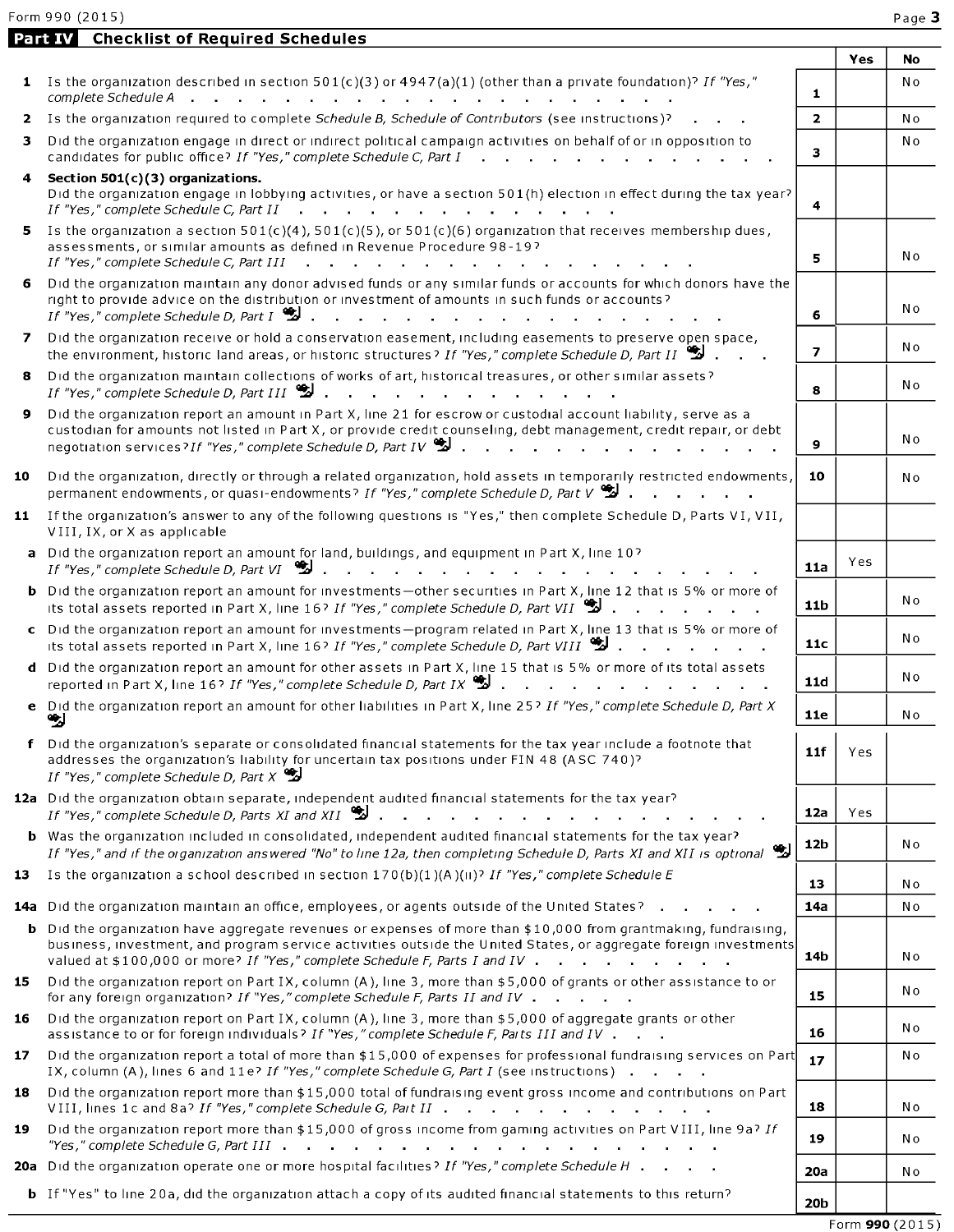|     | Part IV Checklist of Required Schedules (continued)                                                                                                                                                                                                                                                                                                                   |                 |     |     |
|-----|-----------------------------------------------------------------------------------------------------------------------------------------------------------------------------------------------------------------------------------------------------------------------------------------------------------------------------------------------------------------------|-----------------|-----|-----|
|     | 21 Did the organization report more than \$5,000 of grants or other assistance to any domestic organization or<br>domestic government on Part IX, column (A), line 1? If "Yes," complete Schedule I, Parts I and II                                                                                                                                                   | 21              |     | No  |
| 22  | Did the organization report more than \$5,000 of grants or other assistance to or for domestic individuals on Part<br>IX, column (A), line 2? If "Yes," complete Schedule I, Parts I and III                                                                                                                                                                          | 22              |     | N o |
| 23  | Did the organization answer "Yes" to Part VII, Section A, line 3, 4, or 5 about compensation of the organization's<br>current and former officers, directors, trustees, key employees, and highest compensated employees? If "Yes,"                                                                                                                                   | 23              |     | N o |
|     | 24a Did the organization have a tax-exempt bond issue with an outstanding principal amount of more than \$100,000<br>as of the last day of the year, that was issued after December 31, 2002? If "Yes," answer lines 24b through 24d                                                                                                                                  | 24a             |     | No  |
| b.  | Did the organization invest any proceeds of tax-exempt bonds beyond a temporary period exception?                                                                                                                                                                                                                                                                     | 24b             |     |     |
|     | c Did the organization maintain an escrow account other than a refunding escrow at any time during the year<br>to defease any tax-exempt bonds?                                                                                                                                                                                                                       | 24с             |     |     |
|     | d Did the organization act as an "on behalf of" issuer for bonds outstanding at any time during the year?                                                                                                                                                                                                                                                             | 24d             |     |     |
|     | 25a Section 501(c)(3), 501(c)(4), and 501(c)(29) organizations.<br>Did the organization engage in an excess benefit transaction with a disqualified person during the year? If "Yes,"<br>complete Schedule L, Part I                                                                                                                                                  | 25a             |     |     |
|     | <b>b</b> Is the organization aware that it engaged in an excess benefit transaction with a disqualified person in a prior<br>year, and that the transaction has not been reported on any of the organization's prior Forms 990 or 990-EZ?<br>If "Yes," complete Schedule L, Part $I$ $\cdots$ $\cdots$ $\cdots$ $\cdots$ $\cdots$ $\cdots$ $\cdots$ $\cdots$ $\cdots$ | 25b             |     |     |
| 26  | Did the organization report any amount on Part X, line 5, 6, or 22 for receivables from or payables to any current<br>or former officers, directors, trustees, key employees, highest compensated employees, or disqualified persons?                                                                                                                                 | 26              |     | N o |
| 27  | Did the organization provide a grant or other assistance to an officer, director, trustee, key employee, substantial<br>contributor or employee thereof, a grant selection committee member, or to a 35% controlled entity or family<br>member of any of these persons? If "Yes," complete Schedule L, Part III                                                       | 27              |     | N o |
| 28  | Was the organization a party to a business transaction with one of the following parties (see Schedule L, Part IV<br>instructions for applicable filing thresholds, conditions, and exceptions)                                                                                                                                                                       |                 |     |     |
|     | a A current or former officer, director, trustee, or key employee? If "Yes," complete Schedule L,                                                                                                                                                                                                                                                                     |                 |     |     |
|     |                                                                                                                                                                                                                                                                                                                                                                       | <b>28a</b>      |     | N o |
|     | <b>b</b> A family member of a current or former officer, director, trustee, or key employee? If "Yes," complete Schedule L,                                                                                                                                                                                                                                           | <b>28b</b>      |     | No  |
|     | c An entity of which a current or former officer, director, trustee, or key employee (or a family member thereof) was<br>an officer, director, trustee, or direct or indirect owner? If "Yes," complete Schedule L, Part IV                                                                                                                                           | 28 <sub>C</sub> |     | N o |
| 29  | Did the organization receive more than \$25,000 in non-cash contributions? If "Yes," complete Schedule M.                                                                                                                                                                                                                                                             | 29              |     | N o |
| 30  | Did the organization receive contributions of art, historical treasures, or other similar assets, or qualified<br>conservation contributions? If "Yes," complete Schedule M                                                                                                                                                                                           | 30              |     | N o |
| 31  | Did the organization liquidate, terminate, or dissolve and cease operations? If "Yes," complete Schedule N, Part I.                                                                                                                                                                                                                                                   | 31              |     | N o |
| 32. | Did the organization sell, exchange, dispose of, or transfer more than 25% of its net assets?<br>If "Yes," complete Schedule N, Part II $\cdots$ $\cdots$ $\cdots$ $\cdots$ $\cdots$ $\cdots$                                                                                                                                                                         | 32.             |     | No  |
| 33  | Did the organization own 100% of an entity disregarded as separate from the organization under Regulations<br>sections 301 7701-2 and 301 7701-3? If "Yes," complete Schedule R, Part I                                                                                                                                                                               | 33              |     | N o |
| 34  | Was the organization related to any tax-exempt or taxable entity? If "Yes," complete Schedule R, Pait II, III, or IV,                                                                                                                                                                                                                                                 | 34              |     | N o |
|     | <b>35a</b> Did the organization have a controlled entity within the meaning of section $512(b)(13)$ ?                                                                                                                                                                                                                                                                 | 35a             |     | No  |
|     | <b>b</b> If 'Yes' to line 35a, did the organization receive any payment from or engage in any transaction with a controlled<br>entity within the meaning of section 512(b)(13)? If "Yes," complete Schedule R, Part V, line 2                                                                                                                                         | 35b             |     |     |
| 36  | Section 501(c)(3) organizations. Did the organization make any transfers to an exempt non-charitable related<br>organization? If "Yes," complete Schedule R, Part V, line 2                                                                                                                                                                                           | 36              |     |     |
| 37  | Did the organization conduct more than 5% of its activities through an entity that is not a related organization<br>and that is treated as a partnership for federal income tax purposes? If "Yes," complete Schedule R, Part VI                                                                                                                                      | 37              |     | No  |
| 38  | Did the organization complete Schedule O and provide explanations in Schedule O for Part VI, lines 11b and 19?<br>Note. All Form 990 filers are required to complete Schedule O<br>$\mathcal{A}$ . The contribution of the contribution of the contribution of $\mathcal{A}$                                                                                          | 38              | Yes |     |
|     |                                                                                                                                                                                                                                                                                                                                                                       |                 |     |     |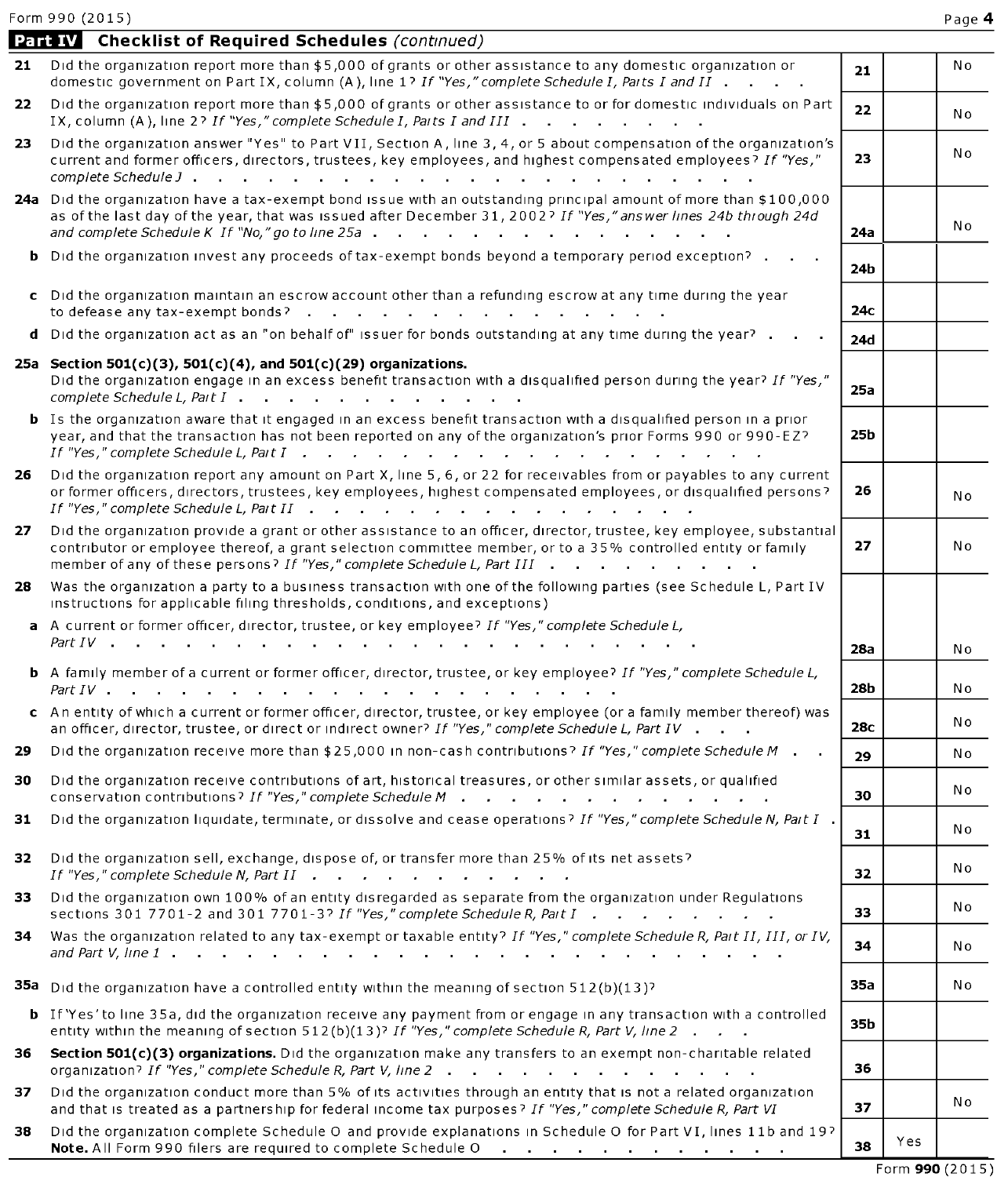|    | Form 990 (2015)                                                                                                                                                                                                                                       |                |     | Page 5    |
|----|-------------------------------------------------------------------------------------------------------------------------------------------------------------------------------------------------------------------------------------------------------|----------------|-----|-----------|
|    | Statements Regarding Other IRS Filings and Tax Compliance<br>Part V<br>Check if Schedule O contains a response or note to any line in this Part V                                                                                                     |                |     |           |
|    |                                                                                                                                                                                                                                                       |                | Yes | <b>No</b> |
|    | <b>1a</b> Enter the number reported in Box 3 of Form 1096 Enter -0- if not applicable<br>2<br>1a                                                                                                                                                      |                |     |           |
|    | <b>b</b> Enter the number of Forms W-2G included in line 1a Enter -0- if not applicable<br>1 <sub>b</sub><br>$\mathbf 0$                                                                                                                              |                |     |           |
|    | c Did the organization comply with backup withholding rules for reportable payments to vendors and reportable<br>gaming (gambling) winnings to prize winners?                                                                                         | 1c             | Yes |           |
|    | 2a Enter the number of employees reported on Form W-3, Transmittal of Wage and<br>Tax Statements, filed for the calendar year ending with or within the year covered                                                                                  |                |     |           |
|    | 2a<br><b>b</b> If at least one is reported on line 2a, did the organization file all required federal employment tax returns?                                                                                                                         | 6<br>2b        | Yes |           |
|    | Note. If the sum of lines 1a and 2a is greater than 250, you may be required to e-file (see instructions)<br><b>3a</b> Did the organization have unrelated business gross income of \$1,000 or more during the year? $\blacksquare$ .                 | За             |     | No        |
|    | <b>b</b> If "Yes," has it filed a Form 990-T for this year? If "No" to line 3b, provide an explanation in Schedule O $\cdot$ $\cdot$                                                                                                                  | 3 <sub>b</sub> |     |           |
|    | 4a At any time during the calendar year, did the organization have an interest in, or a signature or other authority<br>over, a financial account in a foreign country (such as a bank account, securities account, or other financial<br>$account$ ? | 4a             |     | N o       |
| b  | If "Yes," enter the name of the foreign country $\blacktriangleright$<br>See instructions for filing requirements for FinCEN Form 114, Report of Foreign Bank and Financial Accounts<br>(FBA R)                                                       |                |     |           |
|    | 5a Was the organization a party to a prohibited tax shelter transaction at any time during the tax year?                                                                                                                                              | 5a             |     | No        |
|    | <b>b</b> Did any taxable party notify the organization that it was or is a party to a prohibited tax shelter transaction?                                                                                                                             | <b>5b</b>      |     | No        |
|    | c If "Yes," to line 5a or 5b, did the organization file Form $8886 - 7$                                                                                                                                                                               |                |     |           |
|    | 6a Does the organization have annual gross receipts that are normally greater than \$100,000, and did the                                                                                                                                             | 5c<br>6a       |     | N o       |
|    | organization solicit any contributions that were not tax deductible as charitable contributions?<br>b If "Yes," did the organization include with every solicitation an express statement that such contributions or gifts                            |                |     |           |
| 7  | Organizations that may receive deductible contributions under section 170(c).                                                                                                                                                                         | 6b             |     |           |
|    | a Did the organization receive a payment in excess of \$75 made partly as a contribution and partly for goods and                                                                                                                                     | 7а             |     | No        |
|    | <b>b</b> If "Yes," did the organization notify the donor of the value of the goods or services provided?                                                                                                                                              | <b>7b</b>      |     |           |
|    | c Did the organization sell, exchange, or otherwise dispose of tangible personal property for which it was required to                                                                                                                                |                |     |           |
|    | <b>d</b> If "Yes," indicate the number of Forms $8282$ filed during the year $\cdot \cdot \cdot$<br>7d                                                                                                                                                | 7с             |     | N o       |
|    | e Did the organization receive any funds, directly or indirectly, to pay premiums on a personal benefit contract?                                                                                                                                     |                |     |           |
|    |                                                                                                                                                                                                                                                       | <b>7e</b>      |     |           |
|    | f Did the organization, during the year, pay premiums, directly or indirectly, on a personal benefit contract? $\blacksquare$ .                                                                                                                       | 7f             |     |           |
|    | g If the organization received a contribution of qualified intellectual property, did the organization file Form 8899 as<br>required?<br>$\sim$                                                                                                       | 7g             |     |           |
|    | h If the organization received a contribution of cars, boats, airplanes, or other vehicles, did the organization file a<br>Form 1098-C?<br>and the company of<br>$\sim 100$ km s $^{-1}$<br><b>Service</b><br>and the company of the com-             | 7h             |     |           |
| 8  | Sponsoring organizations maintaining donor advised funds.<br>Did a donor advised fund maintained by the sponsoring organization have excess business holdings at any time<br>during the year?.                                                        | 8              |     |           |
|    | <b>9a</b> Did the sponsoring organization make any taxable distributions under section 4966?                                                                                                                                                          | <b>9a</b>      |     |           |
| b  | Did the sponsoring organization make a distribution to a donor, donor advisor, or related person?                                                                                                                                                     | <b>9b</b>      |     |           |
| 10 | Section 501(c)(7) organizations. Enter                                                                                                                                                                                                                |                |     |           |
|    | a Initiation fees and capital contributions included on Part VIII, line 12<br>10a                                                                                                                                                                     |                |     |           |
|    | <b>b</b> Gross receipts, included on Form 990, Part VIII, line 12, for public use of club<br>10b<br>facilities                                                                                                                                        |                |     |           |
| 11 | Section 501(c)(12) organizations. Enter                                                                                                                                                                                                               |                |     |           |
| a  | Gross income from members or shareholders<br>11a                                                                                                                                                                                                      |                |     |           |
| b. | Gross income from other sources (Do not net amounts due or paid to other sources<br>11 <sub>b</sub><br>against amounts due or received from them ).<br>the company of the company                                                                     |                |     |           |
|    | 12a Section 4947(a)(1) non-exempt charitable trusts. Is the organization filing Form 990 in lieu of Form 1041?                                                                                                                                        | 12a            |     |           |
|    | <b>b</b> If "Yes," enter the amount of tax-exempt interest received or accrued during the                                                                                                                                                             |                |     |           |
| 13 | 12b<br>year<br>Section $501(c)(29)$ qualified nonprofit health insurance issuers.                                                                                                                                                                     |                |     |           |
|    | a Is the organization licensed to issue qualified health plans in more than one state? Note. See the instructions for                                                                                                                                 |                |     |           |
|    | additional information the organization must report on Schedule O<br><b>b</b> Enter the amount of reserves the organization is required to maintain by the states<br>13b                                                                              | 13a            |     |           |
|    | in which the organization is licensed to issue qualified health plans.<br>c Enter the amount of reserves on hand                                                                                                                                      |                |     |           |
|    | 13с<br>14a Did the organization receive any payments for indoor tanning services during the tax year?                                                                                                                                                 | 14a            |     | Νo        |
|    | <b>b</b> If "Yes," has it filed a Form 720 to report these payments?If "No," provide an explanation in Schedule O                                                                                                                                     | 14b            |     |           |
|    |                                                                                                                                                                                                                                                       |                |     |           |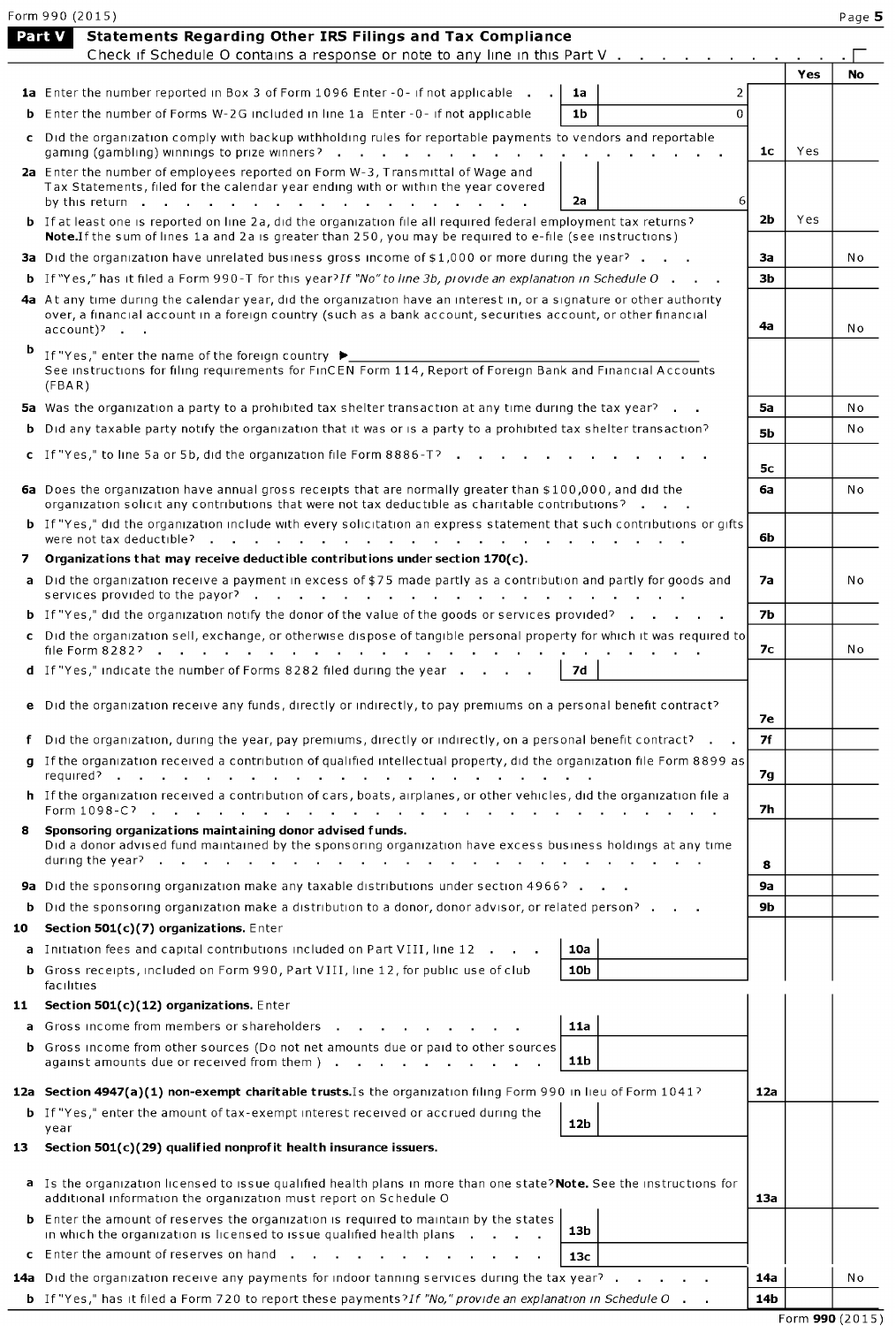|     | Form 990 (2015)                                                                                                                                                                                                                                                                                                                                          |                 |      | Page 6 |
|-----|----------------------------------------------------------------------------------------------------------------------------------------------------------------------------------------------------------------------------------------------------------------------------------------------------------------------------------------------------------|-----------------|------|--------|
|     | Part VI<br>Governance, Management, and Disclosure<br>For each "Yes" response to lines 2 through 7b below, and for a "No" response to lines 8a, 8b, or 10b below,<br>describe the circumstances, processes, or changes in Schedule O. See instructions.                                                                                                   |                 |      |        |
|     | Check if Schedule O contains a response or note to any line in this Part VI                                                                                                                                                                                                                                                                              |                 |      | . I√   |
|     | <b>Section A. Governing Body and Management</b>                                                                                                                                                                                                                                                                                                          |                 |      |        |
|     |                                                                                                                                                                                                                                                                                                                                                          |                 | Yes  | No     |
|     | 1a Enter the number of voting members of the governing body at the end of the tax<br>1a<br>year                                                                                                                                                                                                                                                          | 16              |      |        |
|     | If there are material differences in voting rights among members of the governing<br>body, or if the governing body delegated broad authority to an executive committee<br>or similar committee, explain in Schedule O                                                                                                                                   |                 |      |        |
|     | <b>b</b> Enter the number of voting members included in line 1a, above, who are<br>1 <sub>b</sub><br>independent                                                                                                                                                                                                                                         | 12              |      |        |
|     | 2 Did any officer, director, trustee, or key employee have a family relationship or a business relationship with any<br>other officer, director, trustee, or key employee?<br>and  interval and  interval and  interval and the contract of the contract of the contract of the contract of the contract of the contract of the contract of the contract | 2               |      | No     |
| з   | Did the organization delegate control over management duties customarily performed by or under the direct<br>supervision of officers, directors or trustees, or key employees to a management company or other person? .                                                                                                                                 | 3               |      | No     |
|     | Did the organization make any significant changes to its governing documents since the prior Form 990 was<br>filed?<br>and a straightful contract and a                                                                                                                                                                                                  | 4               |      | No     |
| 5   | Did the organization become aware during the year of a significant diversion of the organization's assets?                                                                                                                                                                                                                                               | 5               |      | No     |
| 6   | Did the organization have members or stockholders?                                                                                                                                                                                                                                                                                                       | 6               |      | No     |
|     | 7a Did the organization have members, stockholders, or other persons who had the power to elect or appoint one or                                                                                                                                                                                                                                        | 7а              |      | No     |
|     | <b>b</b> Are any governance decisions of the organization reserved to (or subject to approval by) members, stockholders,<br>or persons other than the governing body? $\cdot \cdot \cdot \cdot \cdot \cdot \cdot \cdot \cdot \cdot \cdot \cdot \cdot \cdot \cdot \cdot$                                                                                  | <b>7b</b>       |      | No     |
| 8   | Did the organization contemporaneously document the meetings held or written actions undertaken during the<br>year by the following                                                                                                                                                                                                                      |                 |      |        |
| a   | The governing body?                                                                                                                                                                                                                                                                                                                                      | 8а              | Yes. |        |
|     | Each committee with authority to act on behalf of the governing body?                                                                                                                                                                                                                                                                                    | 8b              | Yes  |        |
| 9   | Is there any officer, director, trustee, or key employee listed in Part VII, Section A, who cannot be reached at the<br>organization's mailing address? If "Yes," provide the names and addresses in Schedule O                                                                                                                                          | 9               |      | No     |
|     | Section B. Policies (This Section B requests information about policies not required by the Internal Revenue Code.)                                                                                                                                                                                                                                      |                 |      |        |
|     |                                                                                                                                                                                                                                                                                                                                                          |                 | Yes  | No     |
|     | <b>10a</b> Did the organization have local chapters, branches, or affiliates?                                                                                                                                                                                                                                                                            | 10a             |      | No     |
|     | <b>b</b> If "Yes," did the organization have written policies and procedures governing the activities of such chapters,<br>affiliates, and branches to ensure their operations are consistent with the organization's exempt purposes?                                                                                                                   | 10 <sub>b</sub> |      |        |
|     | 11a Has the organization provided a complete copy of this Form 990 to all members of its governing body before filing<br>the form?<br>and a straight and a straight and                                                                                                                                                                                  | 11a             | Yes  |        |
|     | <b>b</b> Describe in Schedule O the process, if any, used by the organization to review this Form 990.                                                                                                                                                                                                                                                   |                 |      |        |
|     | 12a Did the organization have a written conflict of interest policy? If "No," go to line 13                                                                                                                                                                                                                                                              | 12a             | Yes  |        |
|     | <b>b</b> Were officers, directors, or trustees, and key employees required to disclose annually interests that could give                                                                                                                                                                                                                                | 12 <sub>b</sub> | Yes  |        |
|     | c Did the organization regularly and consistently monitor and enforce compliance with the policy? If "Yes," describe                                                                                                                                                                                                                                     | 12 <sub>c</sub> | Yes  |        |
| 13  |                                                                                                                                                                                                                                                                                                                                                          | 13              |      | No     |
| 14  | Did the organization have a written document retention and destruction policy? $\cdots$ , $\cdots$ , $\cdots$                                                                                                                                                                                                                                            | 14              |      | No     |
| 15. | Did the process for determining compensation of the following persons include a review and approval by<br>independent persons, comparability data, and contemporaneous substantiation of the deliberation and decision?                                                                                                                                  |                 |      |        |
|     | a The organization's CEO, Executive Director, or top management official and all and all and all all and all a                                                                                                                                                                                                                                           | 15a             |      | N o    |
|     |                                                                                                                                                                                                                                                                                                                                                          | 15b             | Yes  |        |
|     | If "Yes" to line 15a or 15b, describe the process in Schedule O (see instructions)                                                                                                                                                                                                                                                                       |                 |      |        |
|     | 16a Did the organization invest in, contribute assets to, or participate in a joint venture or similar arrangement with a                                                                                                                                                                                                                                | 16a             |      | N o    |
|     | <b>b</b> If "Yes," did the organization follow a written policy or procedure requiring the organization to evaluate its<br>participation in joint venture arrangements under applicable federal tax law, and take steps to safeguard the                                                                                                                 |                 |      |        |
|     | organization's exempt status with respect to such arrangements?                                                                                                                                                                                                                                                                                          | 16b             |      |        |
|     | <b>Section C. Disclosure</b>                                                                                                                                                                                                                                                                                                                             |                 |      |        |
| 17  | List the States with which a copy of this Form 990 is required to be filed▶                                                                                                                                                                                                                                                                              |                 |      |        |
| 18  | Section 6104 requires an organization to make its Form 1023 (or 1024 if applicable), 990, and 990-T (501(c)                                                                                                                                                                                                                                              |                 |      |        |

|  | (3)s only) available for public inspection Indicate how you made these available Check all that apply |  |  |
|--|-------------------------------------------------------------------------------------------------------|--|--|
|  |                                                                                                       |  |  |

 $\Box$  Own website  $\Box$  Another's website  $\Box$  Upon request  $\Box$  Other (explain in Schedule 0) 19 Describe in Schedule 0 whether (and if so, how) the organization made its governing documents, conflict of interest policy, and financial statements available to the public during the tax year

20 State the name, address, and telephone number of the person who possesses the organization's books and records Maxine Aragon 1997 E Marshall Blvd San Bernardino, CA 92404 (909) 881-6755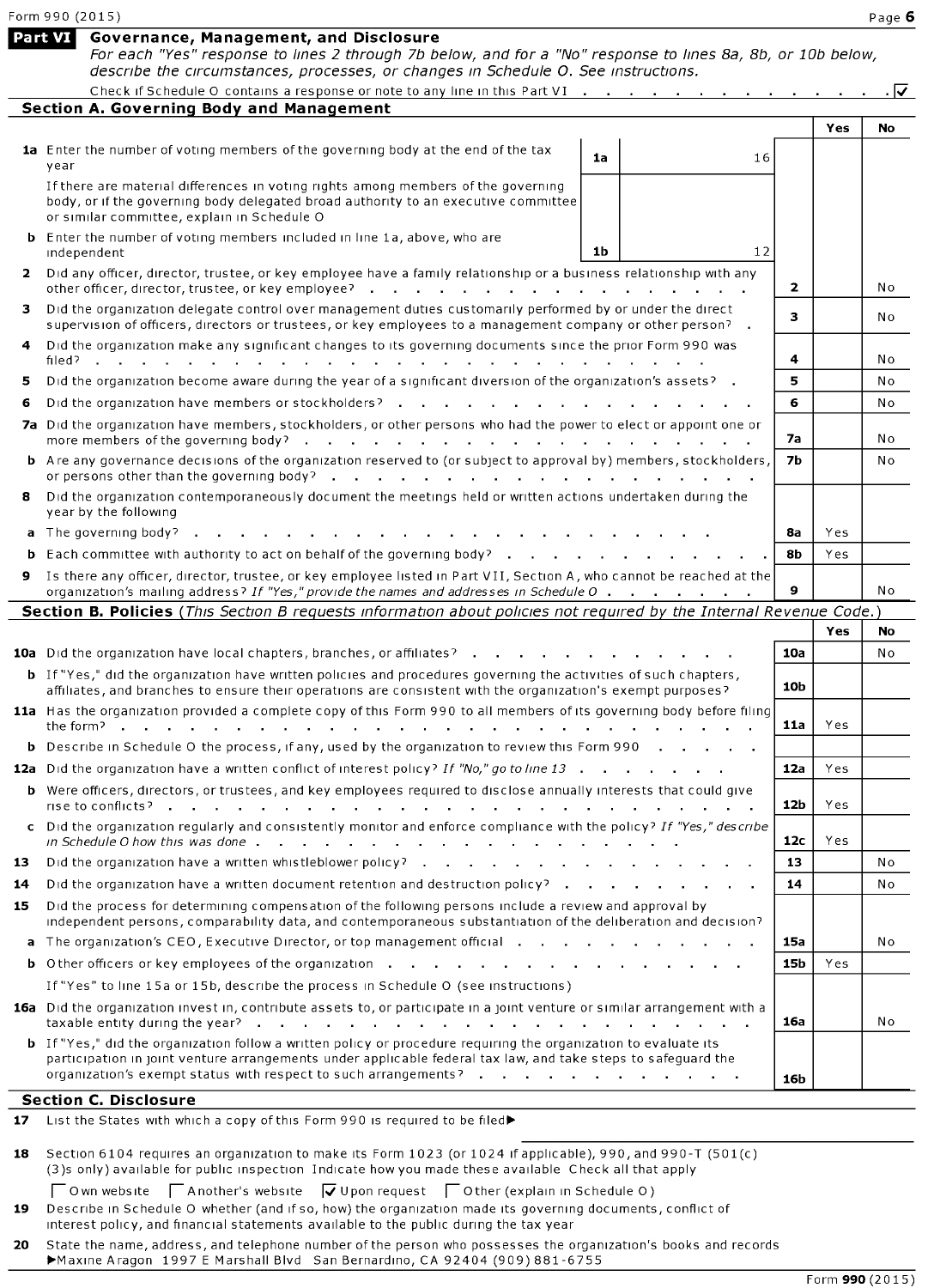### Part VII Compensation of Officers, Directors, Trustees, Key Employees, Highest Compensated **Employees, and Independent Contractors**

Check if Schedule O contains a response or note to any line in this Part VII

Section A. Officers, Directors, Trustees, Key Employees, and Highest Compensated Employees

1a Complete this table for all persons required to be listed Report compensation for the calendar year ending with or within the organization's tax year

**•** List all of the organization's current officers, directors, trustees (whether individuals or organizations), regardless of amount of compensation Enter -0- in columns (D), (E), and (F) if no compensation was paid

• List all of the organization's current key employees, if any See instructions for definition of "key employee"

• List the organization's five current highest compensated employees (other than an officer, director, trustee or key employee) who received reportable compensation (Box <sup>5</sup> of Form W-2 and/or Box <sup>7</sup> of Form 1099-MISC) of more than \$ 100,000 from the organization and any related organizations

**•** List all of the organization's former officers, key employees, or highest compensated employees who received more than \$100,000 of reportable compensation from the organization and any related organizations

**•** List all of the organization's former directors or trustees that received, in the capacity as a former director or trustee of the organization, more than \$10,000 of reportable compensation from the organization and any related organizations

List persons in the following order individual trustees or directors, institutional trustees, officers, key employees, highest compensated employees, and former such persons

 $\Box$  Check this box if neither the organization nor any related organization compensated any current officer, director, or trustee

| (A)<br>Name and Title                | (B)<br>Average<br>hours per<br>week (list<br>any hours |                                   |                          | (C)            |               | Position (do not check<br>more than one box, unless<br>person is both an officer<br>and a director/trustee) |        | (D)<br>Reportable<br>compensation<br>from the<br>organization | (E)<br>Reportable<br>compensation<br>from related<br>organizations | (F)<br>Estimated<br>amount of<br>other<br>compensation   |  |
|--------------------------------------|--------------------------------------------------------|-----------------------------------|--------------------------|----------------|---------------|-------------------------------------------------------------------------------------------------------------|--------|---------------------------------------------------------------|--------------------------------------------------------------------|----------------------------------------------------------|--|
|                                      | for related<br>organizations<br>below<br>dotted line)  | Individual trustee<br>or director | Institutional<br>Trustee | <b>Officer</b> | Ķ<br>employee | Highest compens<br><u>emplovee</u><br>ia ed                                                                 | Former | $(W - 2/1099 -$<br>MISC)                                      | $(W - 2/1099 -$<br>MISC)                                           | from the<br>organization<br>and related<br>organizations |  |
| (1) Sheila Houston<br>Director       | 2 0 0<br>                                              | x                                 |                          |                |               |                                                                                                             |        | 0                                                             | $\Omega$                                                           | 0                                                        |  |
| (2) Sandy Owens<br>Director          | 2 0 0<br>                                              | x                                 |                          |                |               |                                                                                                             |        | 0                                                             | $\Omega$                                                           | 0                                                        |  |
| (3) Rebecca Engelgau<br>Director     | 2 0 0<br>.                                             | x                                 |                          |                |               |                                                                                                             |        | 0                                                             | $\Omega$                                                           | 0                                                        |  |
| (4) Nancy Sanchez-Spears<br>Director | 2 0 0<br>                                              | x                                 |                          |                |               |                                                                                                             |        | 0                                                             | $\Omega$                                                           | 0                                                        |  |
| (5) Mark Lehman<br>Director          | 2 0 0<br>.                                             | x                                 |                          |                |               |                                                                                                             |        | 0                                                             | 0                                                                  | 0                                                        |  |
| (6) Marc Pollitt<br>Director         | 2 0 0<br>                                              | Χ                                 |                          |                |               |                                                                                                             |        | 0                                                             | 0                                                                  | 0                                                        |  |
| (7) Lynette Hill<br>Director         | 2 0 0<br>                                              | x                                 |                          |                |               |                                                                                                             |        | 0                                                             | $\overline{0}$                                                     | 0                                                        |  |
| (8) Linda Morgan<br>Director         | 2 0 0<br>.                                             | X                                 |                          |                |               |                                                                                                             |        | 0                                                             | 0                                                                  | 0                                                        |  |
| (9) Leticia Madrigal<br>Director     | 2 0 0<br>.                                             | x                                 |                          |                |               |                                                                                                             |        | 0                                                             | $\overline{0}$                                                     | 0                                                        |  |
| (10) Francine March<br>Director      | 2 0 0                                                  | x                                 |                          |                |               |                                                                                                             |        | 0                                                             | $\overline{0}$                                                     | 0                                                        |  |
| (11) Connie Jones<br>Director        | 2 0 0                                                  | x                                 |                          |                |               |                                                                                                             |        |                                                               | υ                                                                  |                                                          |  |
| (12) Barbara Arient<br>Director      | 2 0 0<br>.                                             | x                                 |                          |                |               |                                                                                                             |        | 0                                                             | $\overline{0}$                                                     | 0                                                        |  |
| (13) Jerry Kimery<br>Treasurer       | 5 0 0<br>                                              | x                                 |                          | Χ              |               |                                                                                                             |        | 1,000                                                         | 0                                                                  | 0                                                        |  |
| (14) Nancy Glenn<br>Secretary        | 2 0 0<br>                                              | x                                 |                          | X              |               |                                                                                                             |        | 1,000                                                         | $\overline{0}$                                                     | 0                                                        |  |
|                                      |                                                        |                                   |                          |                |               |                                                                                                             |        |                                                               |                                                                    |                                                          |  |

Form 990 (2015)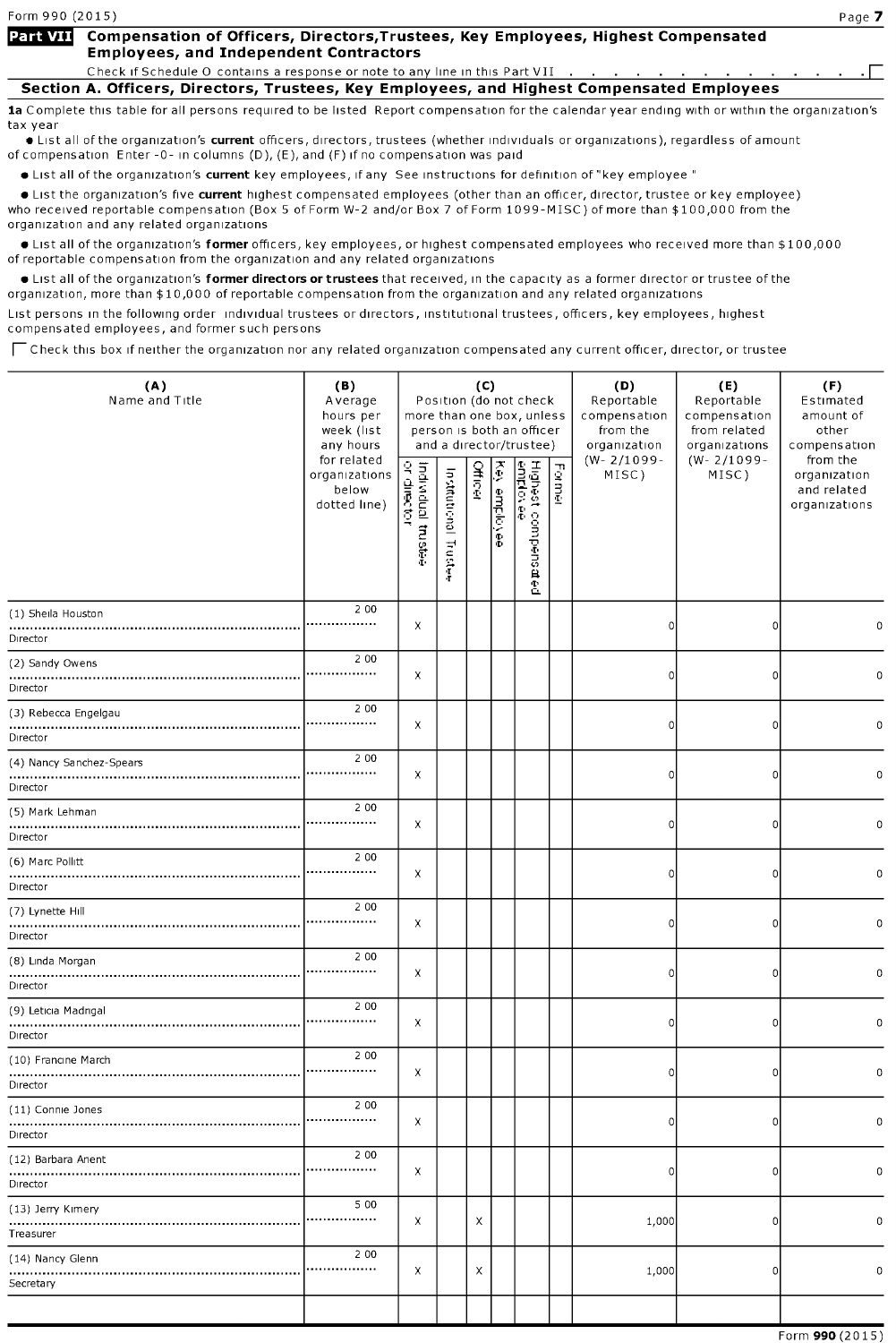## Part VII Section A. Officers, Directors, Trustees, Key Employees, and Highest Compensated Employees (continued)

| (A)<br>Name and Title                                                                                                                                                                    | (B)<br>Average<br>hours per<br>week (list<br>any hours<br>for related<br>organizations<br>below<br>dotted line) | Individual trustee<br>or director | director/trustee)<br>Institutional Trustee | (C)<br>officer and a<br>Officer | Key employee | Position (do not check<br>more than one box,<br>unless person is both an<br>Highest compensated<br>emplovee | Former | (D)<br>Reportable<br>compensation<br>from the<br>organization<br>$(W - 2/1099 -$<br>MISC) | (E)<br>Reportable<br>compensation<br>from related<br>organizations<br>$(W - 2/1099 -$<br>MISC) | (F)<br>Estimated<br>amount of<br>other<br>compensation<br>from the<br>organization<br>and related<br>organizations |
|------------------------------------------------------------------------------------------------------------------------------------------------------------------------------------------|-----------------------------------------------------------------------------------------------------------------|-----------------------------------|--------------------------------------------|---------------------------------|--------------|-------------------------------------------------------------------------------------------------------------|--------|-------------------------------------------------------------------------------------------|------------------------------------------------------------------------------------------------|--------------------------------------------------------------------------------------------------------------------|
| (15) Ashley Bettas-Alcala                                                                                                                                                                | 2 0 0                                                                                                           |                                   |                                            |                                 |              |                                                                                                             |        |                                                                                           |                                                                                                |                                                                                                                    |
| Vice President                                                                                                                                                                           |                                                                                                                 | $\times$                          |                                            | X                               |              |                                                                                                             |        | 316                                                                                       | $\mathbf 0$                                                                                    | 0                                                                                                                  |
| (16) Robert Rodnguez                                                                                                                                                                     | 15 00                                                                                                           |                                   |                                            |                                 |              |                                                                                                             |        |                                                                                           |                                                                                                |                                                                                                                    |
| President                                                                                                                                                                                |                                                                                                                 | $\times$                          |                                            | X                               |              |                                                                                                             |        | 21,933                                                                                    | $\Omega$                                                                                       | $\mathbf 0$                                                                                                        |
|                                                                                                                                                                                          |                                                                                                                 |                                   |                                            |                                 |              |                                                                                                             |        |                                                                                           |                                                                                                |                                                                                                                    |
|                                                                                                                                                                                          |                                                                                                                 |                                   |                                            |                                 |              |                                                                                                             |        |                                                                                           |                                                                                                |                                                                                                                    |
|                                                                                                                                                                                          |                                                                                                                 |                                   |                                            |                                 |              |                                                                                                             |        |                                                                                           |                                                                                                |                                                                                                                    |
|                                                                                                                                                                                          |                                                                                                                 |                                   |                                            |                                 |              |                                                                                                             |        |                                                                                           |                                                                                                |                                                                                                                    |
|                                                                                                                                                                                          |                                                                                                                 |                                   |                                            |                                 |              |                                                                                                             |        |                                                                                           |                                                                                                |                                                                                                                    |
|                                                                                                                                                                                          |                                                                                                                 |                                   |                                            |                                 |              |                                                                                                             |        |                                                                                           |                                                                                                |                                                                                                                    |
|                                                                                                                                                                                          |                                                                                                                 |                                   |                                            |                                 |              |                                                                                                             |        |                                                                                           |                                                                                                |                                                                                                                    |
|                                                                                                                                                                                          |                                                                                                                 |                                   |                                            |                                 |              |                                                                                                             |        |                                                                                           |                                                                                                |                                                                                                                    |
|                                                                                                                                                                                          |                                                                                                                 |                                   |                                            |                                 |              |                                                                                                             |        |                                                                                           |                                                                                                |                                                                                                                    |
|                                                                                                                                                                                          |                                                                                                                 |                                   |                                            |                                 |              |                                                                                                             |        |                                                                                           |                                                                                                |                                                                                                                    |
|                                                                                                                                                                                          |                                                                                                                 |                                   |                                            |                                 |              |                                                                                                             |        |                                                                                           |                                                                                                |                                                                                                                    |
|                                                                                                                                                                                          |                                                                                                                 |                                   |                                            |                                 |              |                                                                                                             |        |                                                                                           |                                                                                                |                                                                                                                    |
| Sub-Total.<br>1 <b>b</b><br>the contract of the contract of the contract of the contract of                                                                                              |                                                                                                                 |                                   |                                            | ▶                               |              |                                                                                                             |        |                                                                                           |                                                                                                |                                                                                                                    |
| Total from continuation sheets to Part VII, Section A<br>$\mathbf c$                                                                                                                     |                                                                                                                 |                                   |                                            | ▶                               |              |                                                                                                             |        |                                                                                           |                                                                                                |                                                                                                                    |
| d<br>Total (add lines 1b and 1c) $\cdots$ $\cdots$ $\cdots$ $\cdots$                                                                                                                     |                                                                                                                 |                                   |                                            | ▶                               |              |                                                                                                             |        | 24,249                                                                                    | $\mathbf 0$                                                                                    | $\mathbf 0$                                                                                                        |
| Total number of individuals (including but not limited to those listed above) who received more than<br>$\overline{2}$<br>\$100,000 of reportable compensation from the organization ▶ 0 |                                                                                                                 |                                   |                                            |                                 |              |                                                                                                             |        |                                                                                           |                                                                                                |                                                                                                                    |

|                      |                                                                                                                                                                                                                      | Yes |      |
|----------------------|----------------------------------------------------------------------------------------------------------------------------------------------------------------------------------------------------------------------|-----|------|
| з.                   | Did the organization list any former officer, director or trustee, key employee, or highest compensated employee                                                                                                     |     |      |
|                      | on line 1a? If "Yes," complete Schedule J for such individual                                                                                                                                                        |     | .N o |
| $\blacktriangleleft$ | For any individual listed on line 1a, is the sum of reportable compensation and other compensation from the<br>organization and related organizations greater than \$150,000? If "Yes," complete Schedule J for such |     |      |
|                      |                                                                                                                                                                                                                      |     | Nο   |
| 5.                   | Did any person listed on line 1a receive or accrue compensation from any unrelated organization or individual for<br>services rendered to the organization? If "Yes," complete Schedule J for such person            |     | No   |
|                      |                                                                                                                                                                                                                      |     |      |

### Section B. Independent Contractors

<sup>1</sup> Complete this table for your five highest compensated independent contractors that received more than \$100,000 of compensation from the organization Report compensation for the calendar year ending with or within the organization's tax year

| (A)<br>Name and business address                                                                                                                                                              | (B)<br>Description of services | $\mathbf C$<br>Compensation |
|-----------------------------------------------------------------------------------------------------------------------------------------------------------------------------------------------|--------------------------------|-----------------------------|
|                                                                                                                                                                                               |                                |                             |
|                                                                                                                                                                                               |                                |                             |
|                                                                                                                                                                                               |                                |                             |
|                                                                                                                                                                                               |                                |                             |
|                                                                                                                                                                                               |                                |                             |
| 2 Total number of independent contractors (including but not limited to those listed above) who received more than<br>\$100,000 of compensation from the organization $\blacktriangleright$ 0 |                                |                             |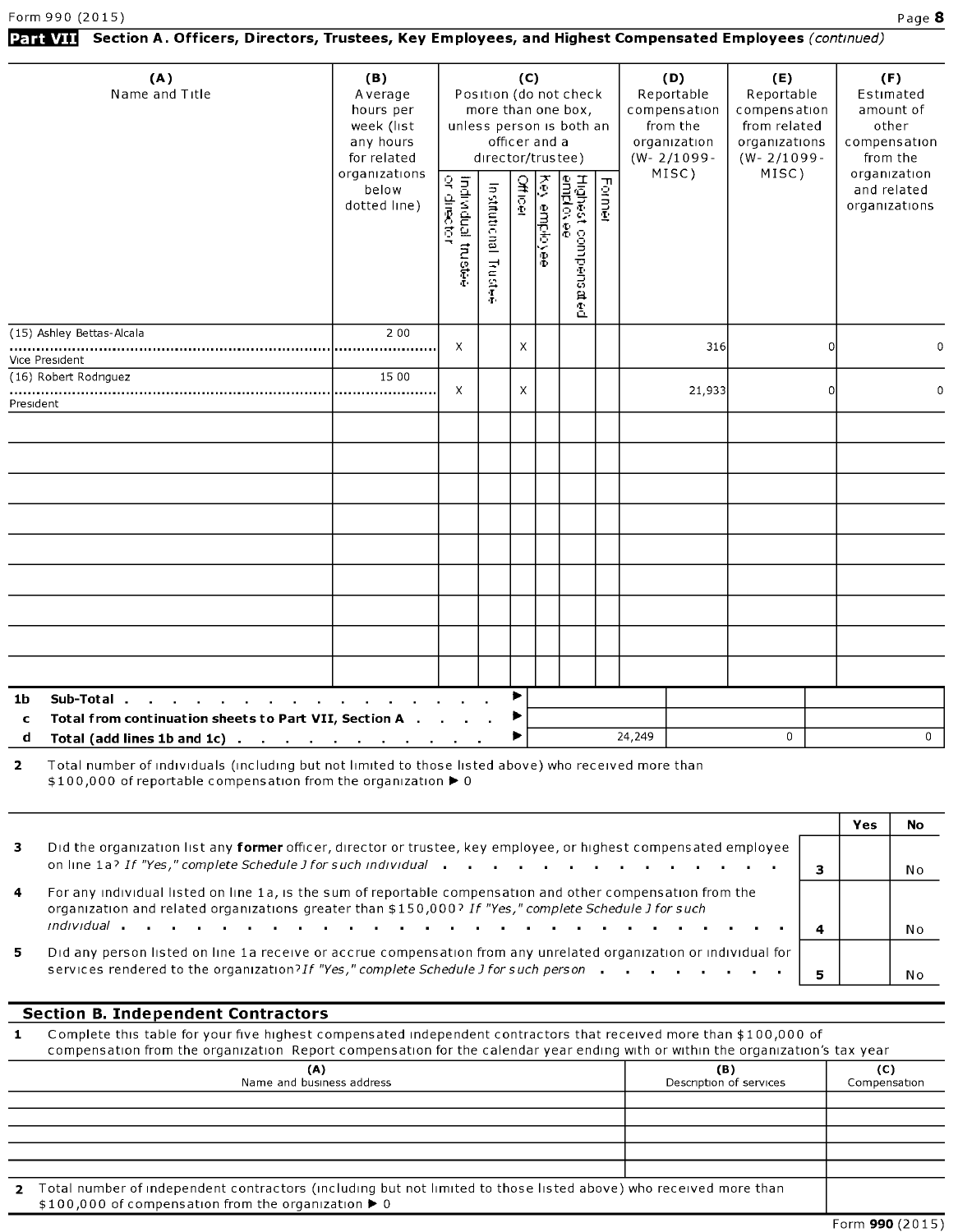Form 990 (2015) Page 9 Part VIII Statement of Revenue

|                                     |        |                                                                                   |                                                                                                                                                                                                                                |                                | (A)<br>Total revenue | (B)<br>Related or<br>exempt<br>function<br>revenue | (C)<br>Unrelated<br>business<br>revenue | (D)<br>Revenue<br>excluded from<br>tax under<br>sections<br>$512 - 514$ |
|-------------------------------------|--------|-----------------------------------------------------------------------------------|--------------------------------------------------------------------------------------------------------------------------------------------------------------------------------------------------------------------------------|--------------------------------|----------------------|----------------------------------------------------|-----------------------------------------|-------------------------------------------------------------------------|
|                                     | 1a     | Federated campaigns                                                               | 1a                                                                                                                                                                                                                             |                                |                      |                                                    |                                         |                                                                         |
|                                     | b      | Membership dues                                                                   | 1b                                                                                                                                                                                                                             |                                |                      |                                                    |                                         |                                                                         |
|                                     | с      | Fundraising events                                                                | 1c                                                                                                                                                                                                                             |                                |                      |                                                    |                                         |                                                                         |
| Similar Amounts                     | d      | Related organizations                                                             | 1d                                                                                                                                                                                                                             |                                |                      |                                                    |                                         |                                                                         |
|                                     | e      | Government grants (contributions)                                                 | 1e                                                                                                                                                                                                                             |                                |                      |                                                    |                                         |                                                                         |
|                                     | f      | All other contributions, gifts, grants, and<br>similar amounts not included above | 1f                                                                                                                                                                                                                             |                                |                      |                                                    |                                         |                                                                         |
| Other!                              | g      | Noncash contributions included in lines                                           |                                                                                                                                                                                                                                |                                |                      |                                                    |                                         |                                                                         |
| Contributions, Gifts, Grants<br>and |        | $1a-1f$ \$                                                                        |                                                                                                                                                                                                                                |                                |                      |                                                    |                                         |                                                                         |
|                                     |        | h Total. Add lines 1a-1f.                                                         |                                                                                                                                                                                                                                | ▶                              |                      |                                                    |                                         |                                                                         |
|                                     | 2a     | Membership dues                                                                   |                                                                                                                                                                                                                                | Business Code<br>900099        | 684,039              | 684,039                                            |                                         |                                                                         |
|                                     | b      | Uniserv rebates                                                                   |                                                                                                                                                                                                                                | 900099                         | 30,000               | 30,000                                             |                                         |                                                                         |
|                                     | с      |                                                                                   |                                                                                                                                                                                                                                |                                |                      |                                                    |                                         |                                                                         |
|                                     | d      |                                                                                   |                                                                                                                                                                                                                                |                                |                      |                                                    |                                         |                                                                         |
|                                     | е      |                                                                                   |                                                                                                                                                                                                                                |                                |                      |                                                    |                                         |                                                                         |
| Program Service Revenue             | f      | All other program service revenue                                                 |                                                                                                                                                                                                                                |                                |                      |                                                    |                                         |                                                                         |
|                                     | g      |                                                                                   | Total. Add lines 2a-2f                                                                                                                                                                                                         | ▶<br>$\sim 100$<br>$\sim 100$  | 714,039              |                                                    |                                         |                                                                         |
|                                     | з      |                                                                                   | Investment income (including dividends, interest,                                                                                                                                                                              |                                | 2,915                |                                                    |                                         | 2,915                                                                   |
|                                     | 4      |                                                                                   | and other similar amounts)<br>Income from investment of tax-exempt bond proceeds                                                                                                                                               | $\mathbf{r}$ .                 |                      |                                                    |                                         |                                                                         |
|                                     | 5      |                                                                                   | Royalties and the service of the service of the service of the service of the service of the service of the service of the service of the service of the service of the service of the service of the service of the service o |                                |                      |                                                    |                                         |                                                                         |
|                                     |        |                                                                                   | (i) Real                                                                                                                                                                                                                       | (ii) Personal                  |                      |                                                    |                                         |                                                                         |
|                                     | 6а     | Gross rents                                                                       |                                                                                                                                                                                                                                |                                |                      |                                                    |                                         |                                                                         |
|                                     | b      | Less rental<br>expenses                                                           |                                                                                                                                                                                                                                |                                |                      |                                                    |                                         |                                                                         |
|                                     | C      | Rental income<br>or (loss)                                                        |                                                                                                                                                                                                                                |                                |                      |                                                    |                                         |                                                                         |
|                                     | d      |                                                                                   | Net rental income or (loss)                                                                                                                                                                                                    | $\mathbf{a}$ , $\mathbf{a}$    |                      |                                                    |                                         |                                                                         |
|                                     |        |                                                                                   | (i) Securities                                                                                                                                                                                                                 | $(II)$ Other                   |                      |                                                    |                                         |                                                                         |
|                                     | 7а     | Gross amount<br>from sales of<br>assets other                                     |                                                                                                                                                                                                                                |                                |                      |                                                    |                                         |                                                                         |
|                                     |        | than inventory                                                                    |                                                                                                                                                                                                                                |                                |                      |                                                    |                                         |                                                                         |
|                                     | b      | Less cost or<br>other basis and                                                   |                                                                                                                                                                                                                                |                                |                      |                                                    |                                         |                                                                         |
|                                     |        | sales expenses                                                                    |                                                                                                                                                                                                                                |                                |                      |                                                    |                                         |                                                                         |
|                                     | c<br>d | Gain or (loss)                                                                    | Net gain or (loss) $\cdots$ $\cdots$ $\cdots$ $\cdots$                                                                                                                                                                         |                                |                      |                                                    |                                         |                                                                         |
|                                     |        | 8a Gross income from fundraising                                                  |                                                                                                                                                                                                                                |                                |                      |                                                    |                                         |                                                                         |
| <b>Other Revenue</b>                |        | events (not including                                                             |                                                                                                                                                                                                                                |                                |                      |                                                    |                                         |                                                                         |
|                                     |        | \$_<br>of contributions reported on line 1c)                                      |                                                                                                                                                                                                                                |                                |                      |                                                    |                                         |                                                                         |
|                                     |        | See Part IV, line 18                                                              | a                                                                                                                                                                                                                              |                                |                      |                                                    |                                         |                                                                         |
|                                     |        | <b>b</b> Less direct expenses                                                     | b                                                                                                                                                                                                                              |                                |                      |                                                    |                                         |                                                                         |
|                                     | c      |                                                                                   | Net income or (loss) from fundraising events $\cdot$ $\cdot$                                                                                                                                                                   |                                |                      |                                                    |                                         |                                                                         |
|                                     |        | <b>9a</b> Gross income from gaming activities<br>See Part IV, line 19             |                                                                                                                                                                                                                                |                                |                      |                                                    |                                         |                                                                         |
|                                     |        |                                                                                   | a                                                                                                                                                                                                                              |                                |                      |                                                    |                                         |                                                                         |
|                                     |        | <b>b</b> Less direct expenses                                                     | b                                                                                                                                                                                                                              |                                |                      |                                                    |                                         |                                                                         |
|                                     |        |                                                                                   | c Net income or (loss) from gaming activities                                                                                                                                                                                  |                                |                      |                                                    |                                         |                                                                         |
|                                     |        | <b>10a</b> Gross sales of inventory, less                                         |                                                                                                                                                                                                                                |                                |                      |                                                    |                                         |                                                                         |
|                                     |        | returns and allowances.                                                           | a                                                                                                                                                                                                                              |                                |                      |                                                    |                                         |                                                                         |
|                                     |        | <b>b</b> Less cost of goods sold $\cdot$                                          | b                                                                                                                                                                                                                              |                                |                      |                                                    |                                         |                                                                         |
|                                     |        |                                                                                   | <b>c</b> Net income or (loss) from sales of inventory                                                                                                                                                                          | $\blacktriangleright$          |                      |                                                    |                                         |                                                                         |
|                                     | 11a    | Miscellaneous Revenue                                                             |                                                                                                                                                                                                                                | <b>Business Code</b><br>900099 | 36,951               | 36,951                                             |                                         |                                                                         |
|                                     | b      | Ticket income<br>O ther income                                                    |                                                                                                                                                                                                                                | 900099                         | 3,198                | 3,198                                              |                                         |                                                                         |
|                                     | c      |                                                                                   |                                                                                                                                                                                                                                |                                |                      |                                                    |                                         |                                                                         |
|                                     | d      | All other revenue                                                                 |                                                                                                                                                                                                                                |                                |                      |                                                    |                                         |                                                                         |
|                                     | е      | Total Add lines 11a-11d                                                           |                                                                                                                                                                                                                                |                                | 40,149               |                                                    |                                         |                                                                         |
|                                     | 12     |                                                                                   | Total revenue. See Instructions                                                                                                                                                                                                | ▶                              | 757,103              |                                                    |                                         |                                                                         |
|                                     |        |                                                                                   |                                                                                                                                                                                                                                |                                |                      | 754,188                                            |                                         | 2,915<br>Form 990 (2015)                                                |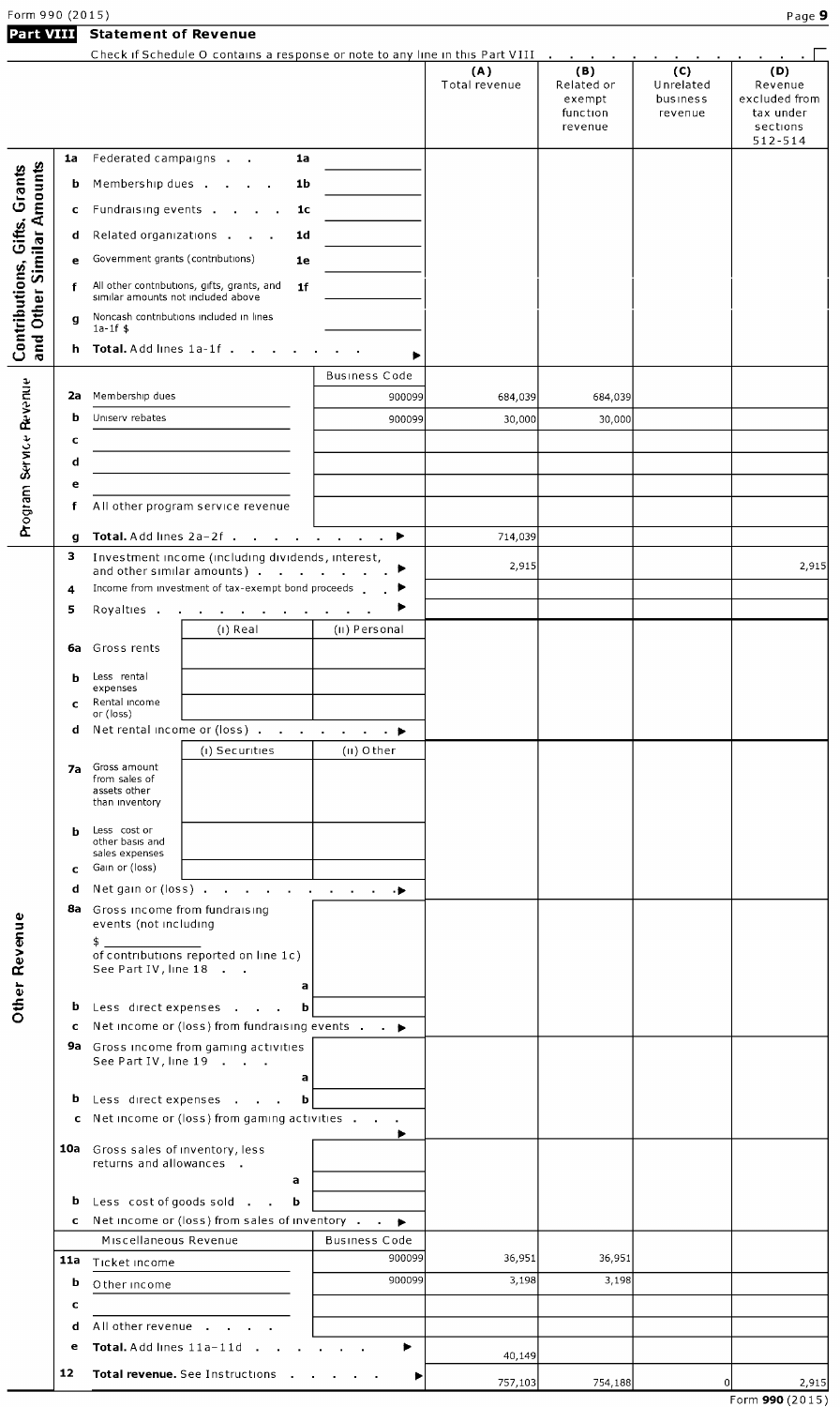|                | Form 990 (2015)<br>Part IX Statement of Functional Expenses                                                                                                                                              |                       |                                    |                                           | Page 10                        |
|----------------|----------------------------------------------------------------------------------------------------------------------------------------------------------------------------------------------------------|-----------------------|------------------------------------|-------------------------------------------|--------------------------------|
|                | Section 501(c)(3) and 501(c)(4) organizations must complete all columns. All other organizations must complete column (A)                                                                                |                       |                                    |                                           |                                |
|                | Check if Schedule O contains a response or note to any line in this Part IX $\cdot$ $\cdot$ $\cdot$ $\cdot$ $\cdot$ $\cdot$ $\cdot$                                                                      |                       |                                    |                                           |                                |
|                | Do not include amounts reported on lines 6b,<br>7b, 8b, 9b, and 10b of Part VIII.                                                                                                                        | (A)<br>Total expenses | (B)<br>Program service<br>expenses | (C)<br>Management and<br>general expenses | (D)<br>Fundraising<br>expenses |
| 1.             | Grants and other assistance to domestic organizations and<br>domestic governments See Part IV, line 21                                                                                                   |                       |                                    |                                           |                                |
| $\overline{2}$ | Grants and other assistance to domestic<br>individuals See Part IV, line 22                                                                                                                              |                       |                                    |                                           |                                |
| 3              | Grants and other assistance to foreign organizations, foreign<br>governments, and foreign individuals See Part IV, lines 15                                                                              |                       |                                    |                                           |                                |
| 4              | Benefits paid to or for members                                                                                                                                                                          |                       |                                    |                                           |                                |
| 5              | Compensation of current officers, directors, trustees, and<br>key employees                                                                                                                              | 24,249                |                                    |                                           |                                |
| 6              | Compensation not included above, to disqualified persons<br>(as defined under section $4958(f)(1)$ ) and persons<br>described in section $4958(c)(3)(B)$                                                 |                       |                                    |                                           |                                |
| 7              | Other salaries and wages                                                                                                                                                                                 | 113,638               |                                    |                                           |                                |
| 8              | Pension plan accruals and contributions (include section 401(k)<br>and 403(b) employer contributions)                                                                                                    | 61,789                |                                    |                                           |                                |
| 9              | Other employee benefits                                                                                                                                                                                  | 50,935                |                                    |                                           |                                |
| 10             | Payroll taxes<br>and a series of the contract of the contract of the                                                                                                                                     | 12,028                |                                    |                                           |                                |
| 11             | Fees for services (non-employees)                                                                                                                                                                        |                       |                                    |                                           |                                |
| a              | Management                                                                                                                                                                                               |                       |                                    |                                           |                                |
| b              | Legal                                                                                                                                                                                                    |                       |                                    |                                           |                                |
| c              | Accounting                                                                                                                                                                                               | 10,038                |                                    |                                           |                                |
| d              | Lobbying                                                                                                                                                                                                 |                       |                                    |                                           |                                |
| e              | Professional fundraising services See Part IV, line 17                                                                                                                                                   |                       |                                    |                                           |                                |
| f              | Investment management fees                                                                                                                                                                               |                       |                                    |                                           |                                |
| g              | Other (If line 11g amount exceeds 10% of line 25, column (A)<br>amount, list line 11g expenses on Schedule O)                                                                                            |                       |                                    |                                           |                                |
| 12             | Advertising and promotion                                                                                                                                                                                |                       |                                    |                                           |                                |
| 13             | Office expenses                                                                                                                                                                                          | 38,648                |                                    |                                           |                                |
| 14             | Information technology                                                                                                                                                                                   |                       |                                    |                                           |                                |
| 15             | Royalties                                                                                                                                                                                                |                       |                                    |                                           |                                |
| 16             | Occupancy                                                                                                                                                                                                | 65,633                |                                    |                                           |                                |
| 17             | Travel                                                                                                                                                                                                   |                       |                                    |                                           |                                |
| 18             | Payments of travel or entertainment expenses for any federal,<br>state, or local public officials                                                                                                        |                       |                                    |                                           |                                |
| 19             | Conferences, conventions, and meetings                                                                                                                                                                   |                       |                                    |                                           |                                |
| 20             | Interest                                                                                                                                                                                                 |                       |                                    |                                           |                                |
| 21             | Payments to affiliates                                                                                                                                                                                   |                       |                                    |                                           |                                |
| 22             | Depreciation, depletion, and amortization                                                                                                                                                                |                       |                                    |                                           |                                |
| 23             | Insurance                                                                                                                                                                                                | 1,065                 |                                    |                                           |                                |
| 24             | Other expenses Itemize expenses not covered above (List<br>miscellaneous expenses in line 24e If line 24e amount exceeds<br>10% of line 25, column (A) amount, list line 24e expenses on<br>Schedule O ) |                       |                                    |                                           |                                |
| a              | Leadership program                                                                                                                                                                                       | 146,147               |                                    |                                           |                                |
| b              | Social program                                                                                                                                                                                           | 42,308                |                                    |                                           |                                |
| c              | <b>Board of Directors</b>                                                                                                                                                                                | 40,288                |                                    |                                           |                                |
| d              | Representative Council                                                                                                                                                                                   | 27,398                |                                    |                                           |                                |
| e              | All other expenses                                                                                                                                                                                       | 50,152                |                                    |                                           |                                |
| 25             | Total functional expenses. Add lines 1 through 24e                                                                                                                                                       | 684,316               |                                    |                                           |                                |

26 Joint costs. Complete this line only if the organization reported in column (B) joint costs from <sup>a</sup> combined educational campaign and fundraising solicitation Check here  $\blacktriangleright$   $\top$  if following SOP 98-2 (ASC 958-720)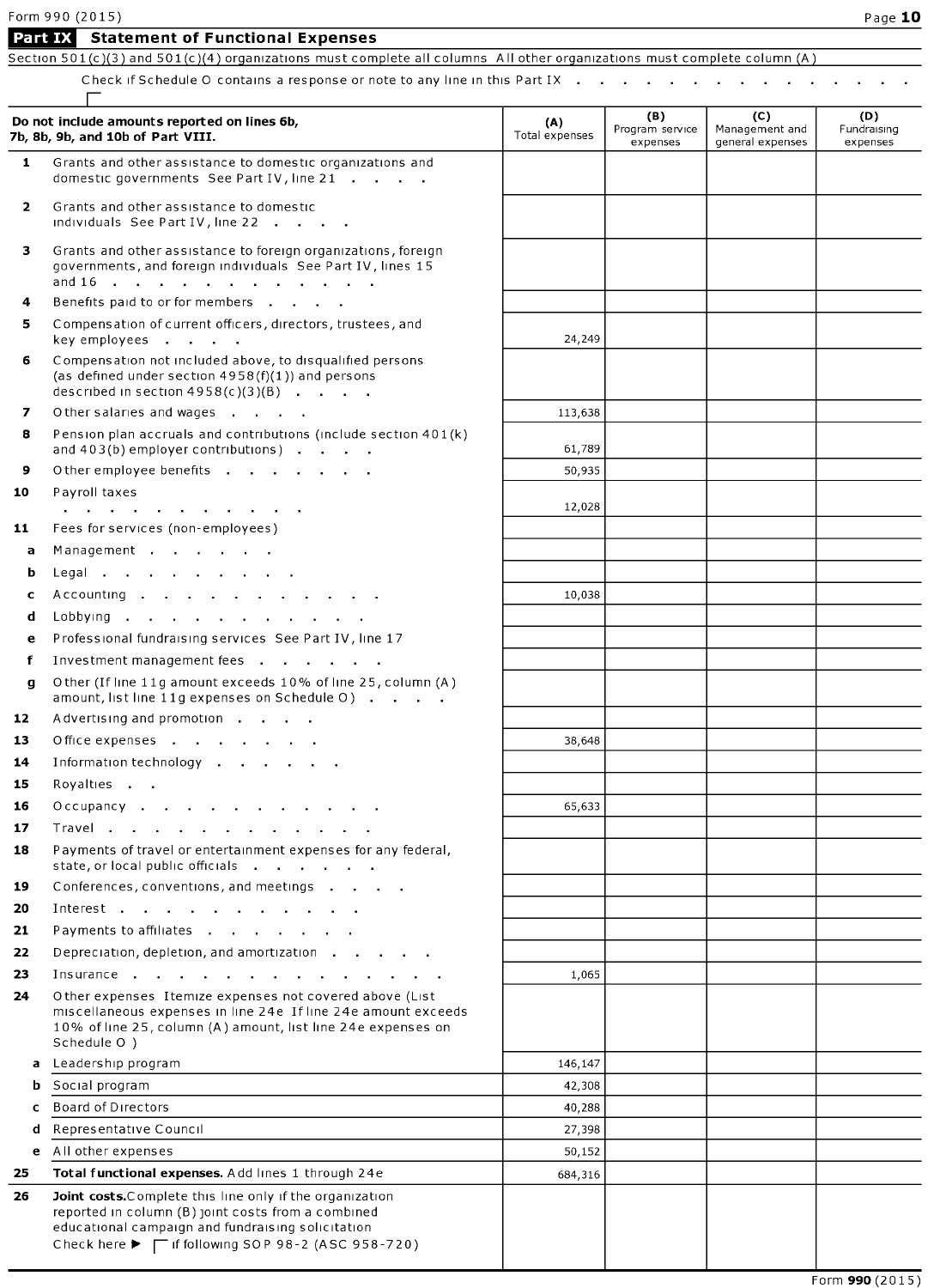**Part X** Balance Sheet

|                                            |     | Check if Schedule O contains a response or note to any line in this Part X                                                                                                                                                                                                                                                                       |        |         |                          |                |                    |
|--------------------------------------------|-----|--------------------------------------------------------------------------------------------------------------------------------------------------------------------------------------------------------------------------------------------------------------------------------------------------------------------------------------------------|--------|---------|--------------------------|----------------|--------------------|
|                                            |     |                                                                                                                                                                                                                                                                                                                                                  |        |         | (A)<br>Beginning of year |                | (B)<br>End of year |
|                                            | 1   | Cash-non-interest-bearing                                                                                                                                                                                                                                                                                                                        |        |         | 500                      | $\mathbf{1}$   | 500                |
|                                            | 2   | Savings and temporary cash investments                                                                                                                                                                                                                                                                                                           |        |         | 883,864                  | $\overline{2}$ | 691,311            |
|                                            | з   | Pledges and grants receivable, net                                                                                                                                                                                                                                                                                                               |        |         |                          | 3              |                    |
|                                            | 4   | Accounts receivable, net                                                                                                                                                                                                                                                                                                                         |        | 518     | 4                        | 1,321          |                    |
|                                            | 5   | Loans and other receivables from current and former officers, directors, trustees,<br>key employees, and highest compensated employees Complete Part II of                                                                                                                                                                                       |        | 5       |                          |                |                    |
|                                            | 6   | Loans and other receivables from other disqualified persons (as defined under<br>section $4958(f)(1)$ ), persons described in section $4958(c)(3)(B)$ , and<br>contributing employers and sponsoring organizations of section $501(c)(9)$<br>voluntary employees' beneficiary organizations (see instructions) Complete Part<br>II of Schedule L |        |         | 6                        |                |                    |
| Assets                                     | 7   |                                                                                                                                                                                                                                                                                                                                                  |        |         |                          | $\overline{ }$ |                    |
|                                            | 8   |                                                                                                                                                                                                                                                                                                                                                  |        |         | 10,899                   | 8              | 16,404             |
|                                            | 9   | Prepaid expenses and deferred charges                                                                                                                                                                                                                                                                                                            |        |         | 13,150                   | 9              | 13,954             |
|                                            | 10a | Land, buildings, and equipment cost or other basis                                                                                                                                                                                                                                                                                               |        |         |                          |                |                    |
|                                            |     | Complete Part VI of Schedule D                                                                                                                                                                                                                                                                                                                   | 10a    | 887,246 |                          |                |                    |
|                                            | b   | Less accumulated depreciation                                                                                                                                                                                                                                                                                                                    | 10b    | 767,054 | 120,192                  | 10c            | 120,192            |
|                                            | 11  | Investments-publicly traded securities                                                                                                                                                                                                                                                                                                           |        |         |                          | 11             | 338,238            |
|                                            | 12  | Investments-other securities See Part IV, line 11                                                                                                                                                                                                                                                                                                |        |         |                          | 12             |                    |
|                                            | 13  | Investments-program-related See Part IV, line 11                                                                                                                                                                                                                                                                                                 |        |         | 13                       |                |                    |
|                                            | 14  | Intangible assets                                                                                                                                                                                                                                                                                                                                |        | 14      |                          |                |                    |
|                                            | 15  | Other assets See Part IV, line 11                                                                                                                                                                                                                                                                                                                | 53,000 | 15      | $\mathbf 0$              |                |                    |
|                                            | 16  | Total assets.Add lines 1 through 15 (must equal line 34)                                                                                                                                                                                                                                                                                         |        |         | 1,082,123                | 16             | 1,181,920          |
|                                            | 17  | Accounts payable and accrued expenses                                                                                                                                                                                                                                                                                                            |        |         | 31,213                   | 17             | 40,478             |
|                                            | 18  |                                                                                                                                                                                                                                                                                                                                                  |        |         |                          | 18             |                    |
|                                            | 19  |                                                                                                                                                                                                                                                                                                                                                  |        |         |                          | 19             | 17,745             |
|                                            | 20  | Tax-exempt bond liabilities                                                                                                                                                                                                                                                                                                                      |        |         |                          | 20             |                    |
|                                            | 21  | Escrow or custodial account liability Complete Part IV of Schedule D.                                                                                                                                                                                                                                                                            |        |         |                          | 21             |                    |
| dabilities                                 | 22  | Loans and other payables to current and former officers, directors, trustees,<br>key employees, highest compensated employees, and disqualified                                                                                                                                                                                                  |        |         |                          |                |                    |
|                                            |     | persons $\complement$ Complete Part II of Schedule $\complement$                                                                                                                                                                                                                                                                                 |        |         |                          | 22             |                    |
|                                            | 23  | Secured mortgages and notes payable to unrelated third parties                                                                                                                                                                                                                                                                                   |        |         |                          | 23             |                    |
|                                            | 24  | Unsecured notes and loans payable to unrelated third parties $\ldots$ .                                                                                                                                                                                                                                                                          |        |         |                          | 24             |                    |
|                                            | 25  | Other liabilities (including federal income tax, payables to related third parties,<br>and other liabilities not included on lines 17-24)<br>Complete Part X of Schedule D<br>and a straightful control of the state of                                                                                                                          |        |         | 25                       |                |                    |
|                                            | 26  | and the company of the company<br>Total liabilities. Add lines 17 through 25                                                                                                                                                                                                                                                                     |        |         | 31,213                   | 26             | 58,223             |
|                                            |     | Organizations that follow SFAS 117 (ASC 958), check here $\blacktriangleright \overline{\smash{\bigcup}}$ and complete<br>lines 27 through 29, and lines 33 and 34.                                                                                                                                                                              |        |         |                          |                |                    |
|                                            | 27  | Unrestricted net assets<br><b>Contract Contract</b>                                                                                                                                                                                                                                                                                              |        |         | 1,050,910                | 27             | 1,123,697          |
|                                            | 28  | Temporarily restricted net assets                                                                                                                                                                                                                                                                                                                |        |         |                          | 28             |                    |
|                                            | 29  | Permanently restricted net assets                                                                                                                                                                                                                                                                                                                |        |         |                          | 29             |                    |
| <b>Fund Balances</b><br>$\overline{\circ}$ |     | Organizations that do not follow SFAS 117 (ASC 958), check here $\blacktriangleright \ \ \ \ \ \ \ \ \$<br>complete lines 30 through 34.                                                                                                                                                                                                         |        |         |                          |                |                    |
|                                            | 30  | Capital stock or trust principal, or current funds                                                                                                                                                                                                                                                                                               |        |         |                          | 30             |                    |
|                                            | 31  | Paid-in or capital surplus, or land, building or equipment fund                                                                                                                                                                                                                                                                                  |        |         |                          | 31             |                    |
|                                            | 32  | Retained earnings, endowment, accumulated income, or other funds                                                                                                                                                                                                                                                                                 |        |         |                          | 32             |                    |
| Net Assets                                 | 33  | Total net assets or fund balances                                                                                                                                                                                                                                                                                                                |        |         | 1,050,910                | 33             | 1,123,697          |
|                                            | 34  | Total liabilities and net assets/fund balances                                                                                                                                                                                                                                                                                                   |        |         | 1,082,123                | 34             | 1,181,920          |
|                                            |     |                                                                                                                                                                                                                                                                                                                                                  |        |         |                          |                |                    |

Form 990 (2015)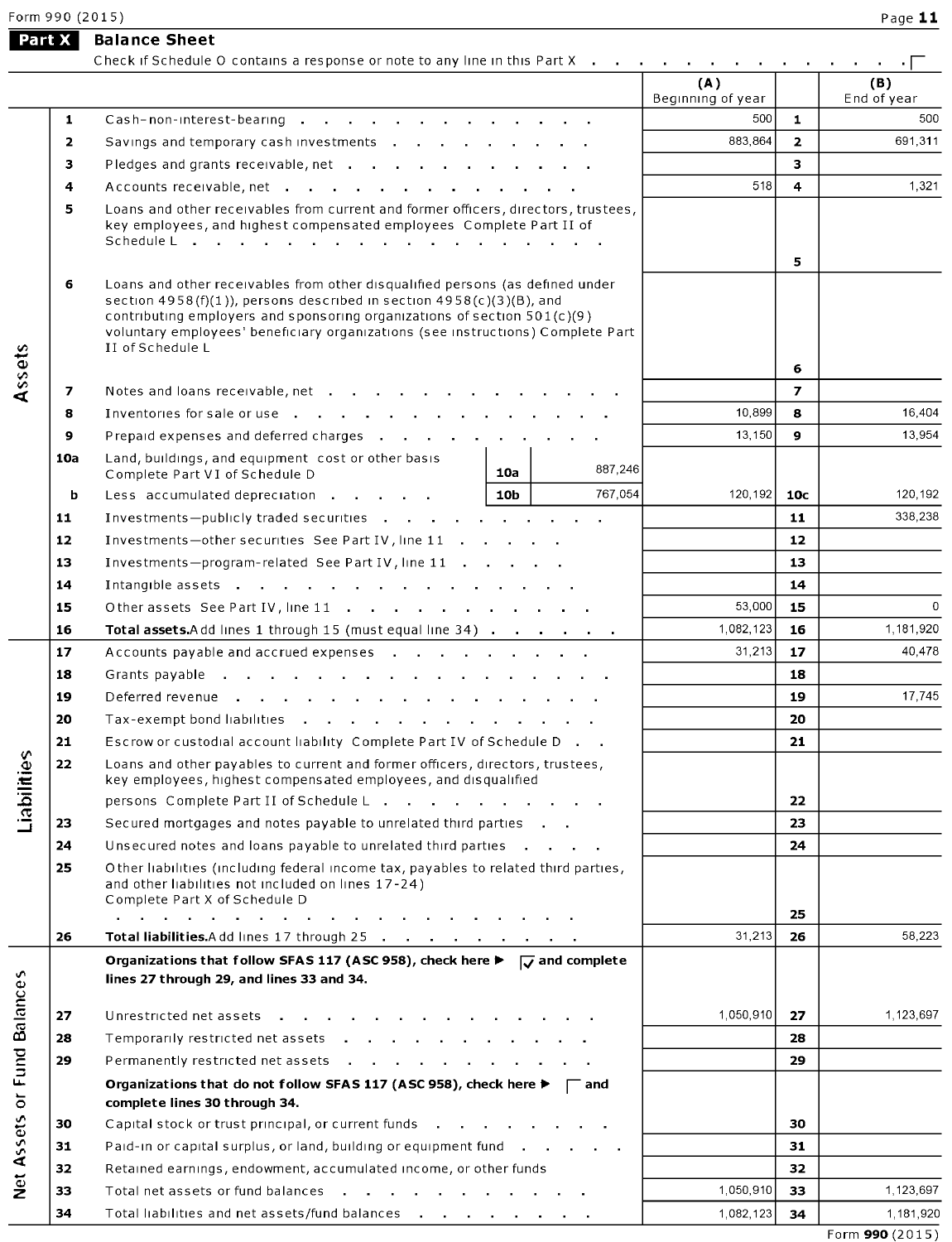|              | <b>Reconcilliation of Net Assets</b><br>Part XI                                                                                                                                                                                  |                         |                |            |           |
|--------------|----------------------------------------------------------------------------------------------------------------------------------------------------------------------------------------------------------------------------------|-------------------------|----------------|------------|-----------|
|              | Check if Schedule O contains a response or note to any line in this Part XI                                                                                                                                                      |                         |                |            |           |
|              |                                                                                                                                                                                                                                  |                         |                |            |           |
| 1            | Total revenue (must equal Part VIII, column (A), line 12)                                                                                                                                                                        | $\mathbf{1}$            |                |            | 757,103   |
| 2            | Total expenses (must equal Part IX, column (A), line 25)                                                                                                                                                                         | $\overline{\mathbf{z}}$ |                |            | 684,316   |
| з            | Revenue less expenses Subtract line 2 from line 1                                                                                                                                                                                | 3                       |                |            | 72,787    |
| 4            | Net assets or fund balances at beginning of year (must equal Part X, line 33, column (A))                                                                                                                                        |                         |                |            |           |
| 5            |                                                                                                                                                                                                                                  | 4                       |                |            | 1,050,910 |
|              | Net unrealized gains (losses) on investments                                                                                                                                                                                     | 5                       |                |            |           |
| 6            | Donated services and use of facilities                                                                                                                                                                                           | 6                       |                |            |           |
| 7            | Investment expenses                                                                                                                                                                                                              |                         |                |            |           |
| 8            |                                                                                                                                                                                                                                  | $\overline{z}$          |                |            |           |
|              | Prior period adjustments .                                                                                                                                                                                                       | 8                       |                |            |           |
| 9            | Other changes in net assets or fund balances (explain in Schedule O)                                                                                                                                                             | $\mathbf{9}$            |                |            | 0         |
|              | 10 Net assets or fund balances at end of year Combine lines 3 through 9 (must equal Part X, line 33,<br>column (B))                                                                                                              | 10                      |                |            | 1,123,697 |
|              | Part XII Financial Statements and Reporting                                                                                                                                                                                      |                         |                |            |           |
|              | Check if Schedule O contains a response or note to any line in this Part XII                                                                                                                                                     |                         |                |            | M         |
|              |                                                                                                                                                                                                                                  |                         |                | Yes        | <b>No</b> |
| $\mathbf{1}$ | $\Box$ Cash $\Box$ Accrual $\Box$ Other<br>Accounting method used to prepare the Form 990<br>If the organization changed its method of accounting from a prior year or checked "Other," explain in<br>Schedule O                 |                         |                |            |           |
|              | 2a Were the organization's financial statements compiled or reviewed by an independent accountant?                                                                                                                               |                         | 2a             |            | No        |
|              | If 'Yes,' check a box below to indicate whether the financial statements for the year were compiled or reviewed on<br>a separate basis, consolidated basis, or both                                                              |                         |                |            |           |
|              | Consolidated basis<br>Separate basis<br><b>Both consolidated and separate basis</b>                                                                                                                                              |                         |                |            |           |
|              | <b>b</b> Were the organization's financial statements audited by an independent accountant?                                                                                                                                      |                         | 2 <sub>b</sub> | <b>Yes</b> |           |
|              | If 'Yes,' check a box below to indicate whether the financial statements for the year were audited on a separate<br>basis, consolidated basis, or both                                                                           |                         |                |            |           |
|              | $\overline{V}$ Separate basis<br>Consolidated basis<br>Both consolidated and separate basis                                                                                                                                      |                         |                |            |           |
|              | c If "Yes," to line 2a or 2b, does the organization have a committee that assumes responsibility for oversight<br>of the audit, review, or compilation of its financial statements and selection of an independent accountant?   |                         | 2 <sub>c</sub> | Yes        |           |
|              | If the organization changed either its oversight process or selection process during the tax year, explain in<br>Schedule O                                                                                                      |                         |                |            |           |
|              | 3a As a result of a federal award, was the organization required to undergo an audit or audits as set forth in the<br>Single Audit Act and OMB Circular A-133?                                                                   |                         | За             |            | No        |
|              | <b>b</b> If "Yes," did the organization undergo the required audit or audits? If the organization did not undergo the<br>required audit or audits, explain why in Schedule O and describe any steps taken to undergo such audits |                         | 3b             |            |           |

Form 990 (2015)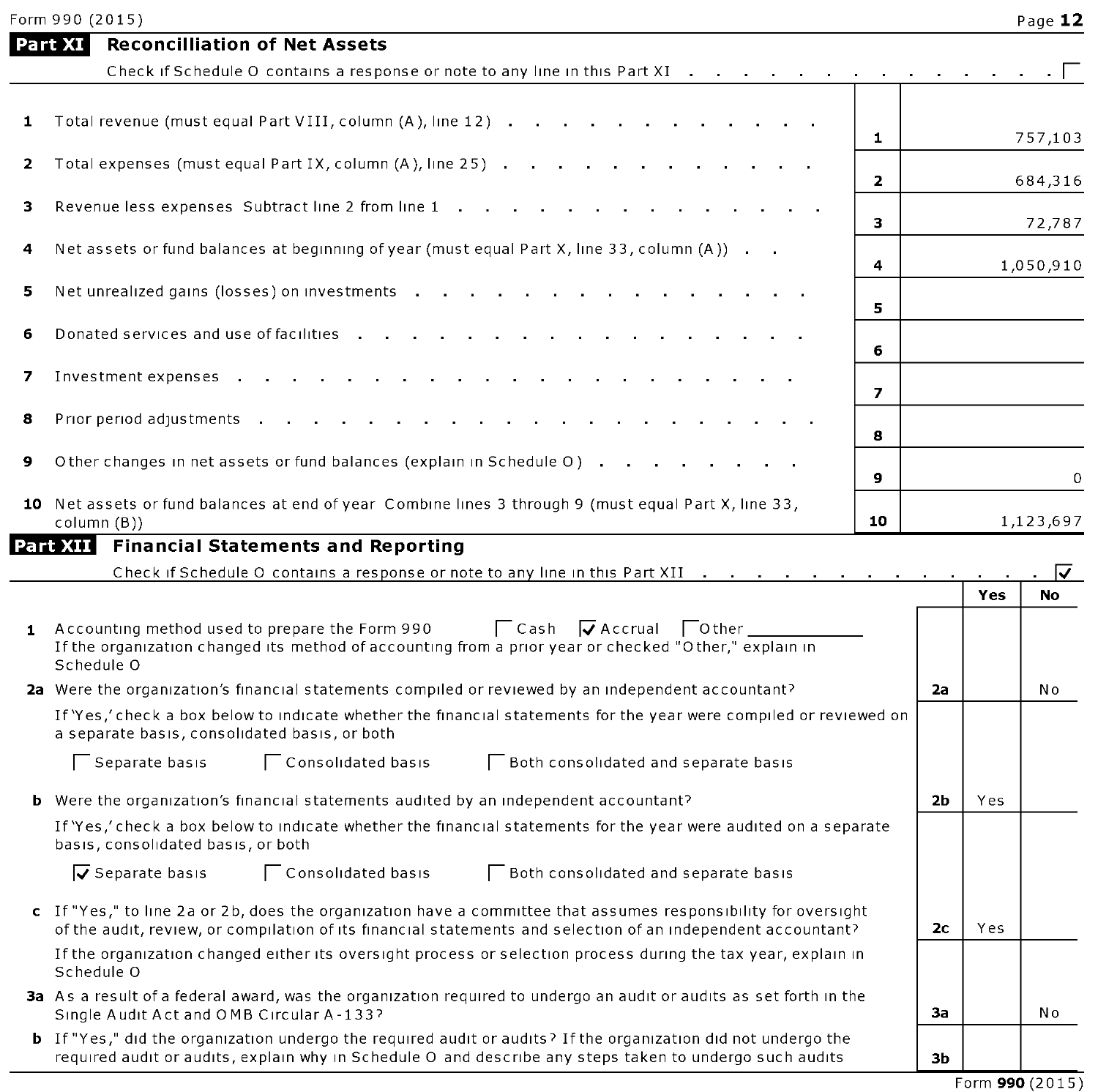|                   |                                                                           | efile GRAPHIC print - DO NOT PROCESS                                                                                                                                                                                                                                                                                                  | As Filed Data -         |                                                                                                                                         |                      |                          | DLN: 93493135135907                        |
|-------------------|---------------------------------------------------------------------------|---------------------------------------------------------------------------------------------------------------------------------------------------------------------------------------------------------------------------------------------------------------------------------------------------------------------------------------|-------------------------|-----------------------------------------------------------------------------------------------------------------------------------------|----------------------|--------------------------|--------------------------------------------|
|                   | <b>SCHEDULE D</b><br>(Form 990)                                           |                                                                                                                                                                                                                                                                                                                                       |                         | <b>Supplemental Financial Statements</b>                                                                                                |                      |                          | OMB No 1545-0047                           |
| Department of the |                                                                           |                                                                                                                                                                                                                                                                                                                                       | Attach to Form 990.     | ▶ Complete if the organization answered "Yes," on Form 990,<br>Part IV, line 6, 7, 8, 9, 10, 11a, 11b, 11c, 11d, 11e, 11f, 12a, or 12b. |                      |                          | <b>2015</b>                                |
| Treasury          |                                                                           | Information about Schedule D (Form 990) and its instructions is at www.irs.gov/form990.                                                                                                                                                                                                                                               |                         |                                                                                                                                         |                      |                          | <b>Open to Public</b><br><b>Inspection</b> |
|                   | Internal Revenue Service<br>Name of the organization                      |                                                                                                                                                                                                                                                                                                                                       |                         |                                                                                                                                         |                      |                          | <b>Employer identification number</b>      |
|                   | San Bernardino Teachers Assoc                                             |                                                                                                                                                                                                                                                                                                                                       |                         |                                                                                                                                         |                      | 95-1998676               |                                            |
|                   | Part I                                                                    | Organizations Maintaining Donor Advised Funds or Other Similar Funds or Accounts.<br>Complete if the organization answered "Yes" on Form 990, Part IV, line 6.                                                                                                                                                                        |                         |                                                                                                                                         |                      |                          |                                            |
|                   |                                                                           |                                                                                                                                                                                                                                                                                                                                       | (a) Donor advised funds |                                                                                                                                         |                      |                          | (b) Funds and other accounts               |
| 1                 |                                                                           | Total number at end of year                                                                                                                                                                                                                                                                                                           |                         |                                                                                                                                         |                      |                          |                                            |
| 2                 | year)                                                                     | Aggregate value of contributions to (during                                                                                                                                                                                                                                                                                           |                         |                                                                                                                                         |                      |                          |                                            |
| з                 |                                                                           | Aggregate value of grants from (during year)                                                                                                                                                                                                                                                                                          |                         |                                                                                                                                         |                      |                          |                                            |
| 4                 |                                                                           | A ggregate value at end of year                                                                                                                                                                                                                                                                                                       |                         |                                                                                                                                         |                      |                          |                                            |
| 5                 |                                                                           | Did the organization inform all donors and donor advisors in writing that the assets held in donor advised<br>funds are the organization's property, subject to the organization's exclusive legal control?                                                                                                                           |                         |                                                                                                                                         |                      |                          | $\Gamma$ Yes<br>No                         |
| 6                 |                                                                           | Did the organization inform all grantees, donors, and donor advisors in writing that grant funds can be<br>used only for charitable purposes and not for the benefit of the donor or donor advisor, or for any other purpose<br>conferring impermissible private benefit?                                                             |                         |                                                                                                                                         |                      |                          | Yes<br><b>No</b>                           |
|                   |                                                                           | Part II Conservation Easements. Complete if the organization answered "Yes" on Form 990, Part IV, line 7.                                                                                                                                                                                                                             |                         |                                                                                                                                         |                      |                          |                                            |
| $\mathbf{1}$      |                                                                           | Purpose(s) of conservation easements held by the organization (check all that apply)                                                                                                                                                                                                                                                  |                         |                                                                                                                                         |                      |                          |                                            |
|                   | education)                                                                | $\Box$ Preservation of land for public use (e.g., recreation or                                                                                                                                                                                                                                                                       |                         | Preservation of an historically important land area                                                                                     |                      |                          |                                            |
|                   |                                                                           | Protection of natural habitat                                                                                                                                                                                                                                                                                                         |                         | Preservation of a certified historic structure                                                                                          |                      |                          |                                            |
|                   |                                                                           | Preservation of open space                                                                                                                                                                                                                                                                                                            |                         |                                                                                                                                         |                      |                          |                                            |
| $\overline{2}$    |                                                                           | Complete lines 2a through 2d if the organization held a qualified conservation contribution in the form of a conservation<br>easement on the last day of the tax year                                                                                                                                                                 |                         |                                                                                                                                         |                      |                          |                                            |
|                   |                                                                           |                                                                                                                                                                                                                                                                                                                                       |                         |                                                                                                                                         |                      |                          | Held at the End of the Year                |
| a<br>b            |                                                                           | Total number of conservation easements<br>Total acreage restricted by conservation easements                                                                                                                                                                                                                                          |                         |                                                                                                                                         | 2a<br>2 <sub>b</sub> |                          |                                            |
| c                 |                                                                           | Number of conservation easements on a certified historic structure included in (a)                                                                                                                                                                                                                                                    |                         |                                                                                                                                         | 2c                   |                          |                                            |
| d                 |                                                                           | Number of conservation easements included in (c) acquired after 8/17/06, and not on a<br>historic structure listed in the National Register                                                                                                                                                                                           |                         |                                                                                                                                         | 2d                   |                          |                                            |
| з                 | tax year ▶                                                                | Number of conservation easements modified, transferred, released, extinguished, or terminated by the organization during the                                                                                                                                                                                                          |                         |                                                                                                                                         |                      |                          |                                            |
| 4                 |                                                                           | Number of states where property subject to conservation easement is located $\blacktriangleright$                                                                                                                                                                                                                                     |                         |                                                                                                                                         |                      |                          |                                            |
| 5                 |                                                                           | Does the organization have a written policy regarding the periodic monitoring, inspection, handling of<br>violations, and enforcement of the conservation easements it holds?                                                                                                                                                         |                         |                                                                                                                                         |                      |                          | ັ Yes<br>้ No                              |
| 6                 | year                                                                      | Staff and volunteer hours devoted to monitoring, inspecting, handling of violations, and enforcing conservation easements during the                                                                                                                                                                                                  |                         |                                                                                                                                         |                      |                          |                                            |
|                   | $\blacktriangleright$ and $\blacktriangleright$ and $\blacktriangleright$ |                                                                                                                                                                                                                                                                                                                                       |                         |                                                                                                                                         |                      |                          |                                            |
| 7                 |                                                                           | Amount of expenses incurred in monitoring, inspecting, handling of violations, and enforcing conservation easements during the year<br>$\triangleright$ \$                                                                                                                                                                            |                         |                                                                                                                                         |                      |                          |                                            |
| 8                 |                                                                           | Does each conservation easement reported on line 2(d) above satisfy the requirements of section 170(h)(4)<br>$(B)(1)$ and section $170(h)(4)(B)(1)$ ?                                                                                                                                                                                 |                         |                                                                                                                                         |                      |                          | Yes<br>No                                  |
| 9                 |                                                                           | In Part XIII, describe how the organization reports conservation easements in its revenue and expense statement, and<br>balance sheet, and include, if applicable, the text of the footnote to the organization's financial statements that describes<br>the organization's accounting for conservation easements                     |                         |                                                                                                                                         |                      |                          |                                            |
|                   |                                                                           | Part III Organizations Maintaining Collections of Art, Historical Treasures, or Other Similar Assets.                                                                                                                                                                                                                                 |                         |                                                                                                                                         |                      |                          |                                            |
|                   |                                                                           | Complete if the organization answered "Yes" on Form 990, Part IV, line 8.<br>If the organization elected, as permitted under SFAS 116 (ASC 958), not to report in its revenue statement and balance sheet                                                                                                                             |                         |                                                                                                                                         |                      |                          |                                            |
| 1a                |                                                                           | works of art, historical treasures, or other similar assets held for public exhibition, education, or research in furtherance of public<br>service, provide, in Part XIII, the text of the footnote to its financial statements that describes these items                                                                            |                         |                                                                                                                                         |                      |                          |                                            |
| b                 |                                                                           | If the organization elected, as permitted under SFAS 116 (ASC 958), to report in its revenue statement and balance sheet<br>works of art, historical treasures, or other similar assets held for public exhibition, education, or research in furtherance of public<br>service, provide the following amounts relating to these items |                         |                                                                                                                                         |                      |                          |                                            |
|                   |                                                                           | (i) Revenue included on Form 990, Part VIII, line 1                                                                                                                                                                                                                                                                                   |                         |                                                                                                                                         |                      |                          |                                            |
|                   |                                                                           | (ii) Assets included in Form 990, Part X                                                                                                                                                                                                                                                                                              |                         |                                                                                                                                         |                      |                          |                                            |
| $\overline{2}$    |                                                                           | If the organization received or held works of art, historical treasures, or other similar assets for financial gain, provide the<br>following amounts required to be reported under SFAS 116 (ASC 958) relating to these items                                                                                                        |                         |                                                                                                                                         |                      |                          |                                            |
| а                 |                                                                           | Revenue included on Form 990, Part VIII, line 1                                                                                                                                                                                                                                                                                       |                         |                                                                                                                                         |                      |                          |                                            |
| b                 |                                                                           | Assets included in Form 990, Part X                                                                                                                                                                                                                                                                                                   |                         |                                                                                                                                         |                      | $\blacktriangleright$ \$ |                                            |
|                   |                                                                           | For Paperwork Reduction Act Notice, see the Instructions for Form 990.                                                                                                                                                                                                                                                                |                         |                                                                                                                                         | Cat No 52283D        |                          | Schedule D (Form 990) 2015                 |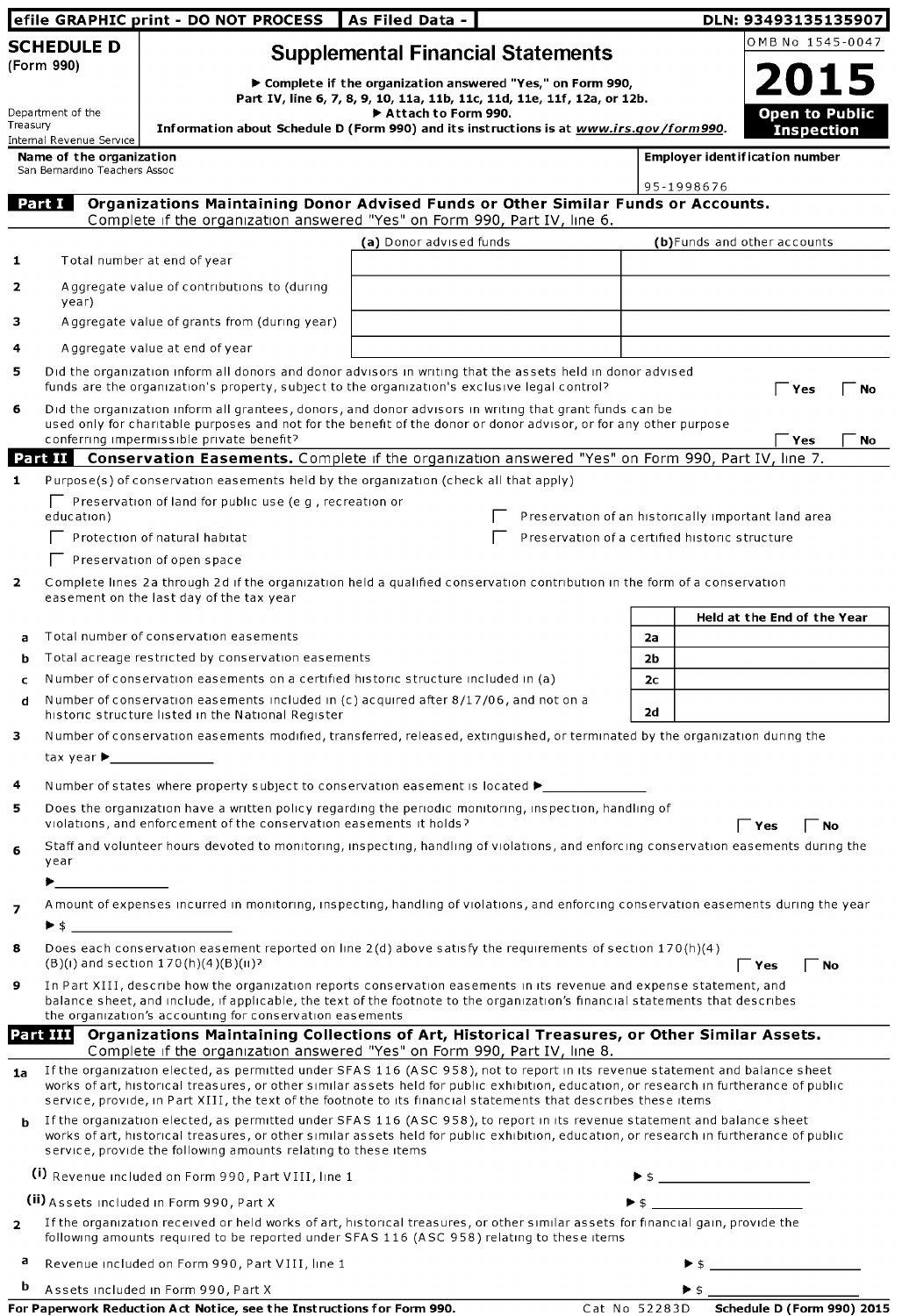Schedule D (Form 990) 2015 **Page 2** Part III Organizations Maintaining Collections of Art, Historical Treasures, or Other Similar Assets (continued) 3 Using the organization's acquisition, accession, and other records, check any of the following that are a significant use of its collection items (check all that apply) Public exhibition  $\mathbf{d}$   $\Box$  Loan or exchange programs  $\mathbf{b}$   $\Box$  Scholarly research e  $\Box$  Other  $c \fbox{P}$  Preservation for future generations Provide a description of the organization's collections and explain how they further the organization's exempt purpose in Part XIII 5 During the year, did the organization solicit or receive donations of art, historical treasures or other similar assets to be sold to raise funds rather than to be maintained as part of the organization's collection?  $\Gamma$  Yes  $\Gamma$  No Escrow and Custodial Arrangements. Part IV Complete if the organization answered "Yes" on Form 990, Part IV, line 9, or reported an amount on Form 990, Part X, line 21. 1a Is the organization an agent, trustee, custodian or other intermediary for contributions or other assets not included on Form 990, Part X? Equation of the set of the set of the set of the set of the  $\Gamma$   $\gamma$ es  $\Gamma$  No. **b** If "Yes," explain the arrangement in Part XIII and complete the following table **Amount**  $\text{c}$  Beginning balance  $\vert$  10 d Additions during the year later and the set of the set of the set of the set of the set of the set of the set of the set of the set of the set of the set of the set of the set of the set of the set of the set of the set e Distributions during the year letter and the set of the set of the set of the set of the set of the set of the set of the set of the set of the set of the set of the set of the set of the set of the set of the set of the f Ending balance 11 and 16 and 16 and 16 and 16 and 16 and 16 and 16 and 16 and 16 and 16 and 16 and 16 and 16 and 16 and 16 and 16 and 16 and 16 and 16 and 16 and 16 and 16 and 16 and 16 and 16 and 16 and 16 and 16 and 16 2a Did the organization include an amount on Form 990, Part X, line 21, for escrow or custodial account liability?  $\Gamma_{\text{Yes}}$   $\Gamma_{\text{No}}$ **b** If "Yes," explain the arrangement in Part XIII Check here if the explanation has been provided in Part XIII . . Part V Endowment Funds. Complete if the organization answered "Yes" to Form 990, Part IV, line 10. (a)Current year (b)Prior year b (c)Two years back (d)Three years back (e)Four years back **1a** Beginning of year balance equally  $\begin{array}{ccc} 686,162 & 686,162 \\ 686,162 & 686,162 \end{array}$ b Contributions  $\sim$  $\sim$  $\sim$  $\sim$ Net investment earnings, gains, and losses d Grants or scholarships . . Other expenditures for facilities and programs  $\mathbf{r} = \mathbf{r} \times \mathbf{r}$  , where  $\mathbf{r}$ Administrative expenses **g** End of year balance **686,162** 686,162 686,162 686,162 686,162 686,162  $\mathbf{r}$  and  $\mathbf{r}$  are the set of  $\mathbf{r}$ 2 Provide the estimated percentage of the current year end balance (line 1g, column (a)) held as 100 000 % <sup>a</sup> Board designated or quasi-endowment ► <sup>b</sup> Permanent endowment ► <sup>c</sup> Temporarily restricted endowment ► The percentages on lines 2a, 2b, and 2c should equal 100% 3a Are there endowment funds not in the possession of the organization that are held and administered for the organization by  $\begin{array}{|c|c|c|c|c|}\hline \textbf{Yes} & \textbf{No} \\\hline \end{array}$ (i) unrelated organizations . . . . . . . . . . . . . . . . 3a(i) No (ii) related organizations . . . . . . . . . . . . . . . 3a(ii) No If "Yes" on 3a(ii), are the related organizations listed as required on Schedule R?  $\cdots$   $\cdots$   $\cdots$   $\cdots$ Describe in Part XIII the intended uses of the organization's endowment funds Part VI Land, Buildings, and Equipment. Complete if the organization answered 'Yes' to Form 990, Part IV, line 11a.See Form 990, Part X, line 10. Description of property (a) (b) Accumulated (d)Book value Cost or other basis Cost or other basis (c)depreciation (investment) (other) la Land . . . . . . . . . . . . . . . . 120,192 120,192 b Buildings . . . . . . . . . . . . . 418,787 418,787 0 **c** Leasehold improvements . . . . . . . . . . . . . . . . . . 49,101 49,101 49,101 49,101 0

d Equipment . 158,714 158,714 <sup>0</sup>

|                                                                                                               | 140.452 |         |
|---------------------------------------------------------------------------------------------------------------|---------|---------|
| <b>Total.</b> Add lines 1a through 1e <i>(Column (d) must equal Form 990, Part X, column (B), line 10(c))</i> |         | 120.192 |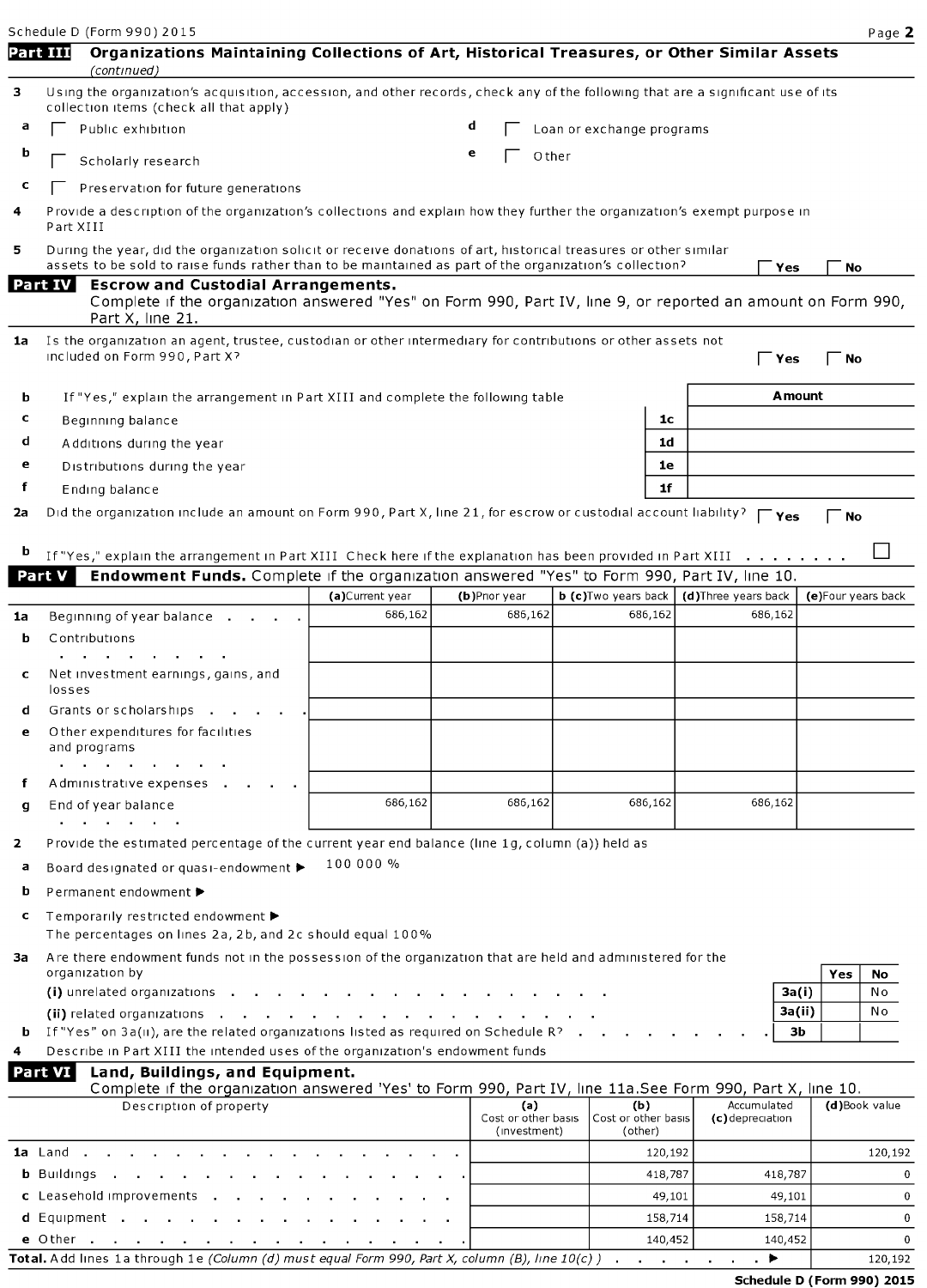|                      | Schedule D (Form 990) 2015                                                                                                                                                       |                |                | Page 3                           |
|----------------------|----------------------------------------------------------------------------------------------------------------------------------------------------------------------------------|----------------|----------------|----------------------------------|
| <b>Part VII</b>      | Investments-Other Securities. Complete if the organization answered 'Yes' on Form 990, Part IV, line 11b.                                                                        |                |                |                                  |
|                      | See Form 990, Part X, line 12.<br>(a) Description of security or category                                                                                                        |                | (b)Book value  | (c)Method of valuation           |
|                      | (including name of security)                                                                                                                                                     |                |                | Cost or end-of-year market value |
|                      | (1) Financial derivatives                                                                                                                                                        |                |                |                                  |
|                      | (2) Closely-held equity interests                                                                                                                                                |                |                |                                  |
| $(3)$ Other          |                                                                                                                                                                                  |                |                |                                  |
|                      |                                                                                                                                                                                  |                |                |                                  |
|                      |                                                                                                                                                                                  |                |                |                                  |
|                      |                                                                                                                                                                                  |                |                |                                  |
|                      |                                                                                                                                                                                  |                |                |                                  |
|                      |                                                                                                                                                                                  |                |                |                                  |
|                      |                                                                                                                                                                                  |                |                |                                  |
|                      |                                                                                                                                                                                  |                |                |                                  |
|                      |                                                                                                                                                                                  |                |                |                                  |
|                      |                                                                                                                                                                                  |                |                |                                  |
|                      |                                                                                                                                                                                  |                |                |                                  |
|                      |                                                                                                                                                                                  |                |                |                                  |
|                      |                                                                                                                                                                                  |                |                |                                  |
|                      |                                                                                                                                                                                  | ٠              |                |                                  |
|                      | Total. (Column (b) must equal Form 990, Part X, col (B) line 12)<br>Part VIII Investments-Program Related.                                                                       |                |                |                                  |
|                      | Complete if the organization answered 'Yes' on Form 990, Part IV, line 11c. See Form 990, Part X, line 13.                                                                       |                |                |                                  |
|                      | (a) Description of investment                                                                                                                                                    |                | (b) Book value | (c) Method of valuation          |
|                      |                                                                                                                                                                                  |                |                | Cost or end-of-year market value |
|                      |                                                                                                                                                                                  |                |                |                                  |
|                      |                                                                                                                                                                                  |                |                |                                  |
|                      |                                                                                                                                                                                  |                |                |                                  |
|                      |                                                                                                                                                                                  |                |                |                                  |
|                      |                                                                                                                                                                                  |                |                |                                  |
|                      |                                                                                                                                                                                  |                |                |                                  |
|                      |                                                                                                                                                                                  |                |                |                                  |
|                      |                                                                                                                                                                                  |                |                |                                  |
|                      |                                                                                                                                                                                  |                |                |                                  |
|                      |                                                                                                                                                                                  |                |                |                                  |
|                      |                                                                                                                                                                                  |                |                |                                  |
|                      |                                                                                                                                                                                  |                |                |                                  |
|                      |                                                                                                                                                                                  |                |                |                                  |
|                      | Total. (Column (b) must equal Form 990, Part X, col (B) line 13)                                                                                                                 | Þ              |                |                                  |
| Part IX              | Other Assets. Complete if the organization answered 'Yes' on Form 990, Part IV, line 11d See Form 990, Part X, line 15                                                           |                |                |                                  |
|                      | (a) Description                                                                                                                                                                  |                |                | (b) Book value                   |
|                      |                                                                                                                                                                                  |                |                |                                  |
|                      |                                                                                                                                                                                  |                |                |                                  |
|                      |                                                                                                                                                                                  |                |                |                                  |
|                      |                                                                                                                                                                                  |                |                |                                  |
|                      |                                                                                                                                                                                  |                |                |                                  |
|                      |                                                                                                                                                                                  |                |                |                                  |
|                      |                                                                                                                                                                                  |                |                |                                  |
|                      |                                                                                                                                                                                  |                |                |                                  |
|                      |                                                                                                                                                                                  |                |                |                                  |
|                      |                                                                                                                                                                                  |                |                |                                  |
|                      |                                                                                                                                                                                  |                |                |                                  |
|                      |                                                                                                                                                                                  |                |                |                                  |
|                      |                                                                                                                                                                                  |                |                |                                  |
|                      | Total. (Column (b) must equal Form 990, Part X, col (B) line 15)<br>Part X Other Liabilities. Complete if the organization answered 'Yes' on Form 990, Part IV, line 11e or 11f. |                |                | $\cdot$ $\cdot$                  |
|                      | See Form 990, Part X, line 25.                                                                                                                                                   |                |                |                                  |
| 1.                   | (a) Description of liability                                                                                                                                                     | (b) Book value |                |                                  |
|                      |                                                                                                                                                                                  |                |                |                                  |
| Federal income taxes |                                                                                                                                                                                  |                |                |                                  |
|                      |                                                                                                                                                                                  |                |                |                                  |
|                      |                                                                                                                                                                                  |                |                |                                  |
|                      |                                                                                                                                                                                  |                |                |                                  |
|                      |                                                                                                                                                                                  |                |                |                                  |
|                      |                                                                                                                                                                                  |                |                |                                  |
|                      |                                                                                                                                                                                  |                |                |                                  |
|                      |                                                                                                                                                                                  |                |                |                                  |
|                      |                                                                                                                                                                                  |                |                |                                  |
|                      |                                                                                                                                                                                  |                |                |                                  |
|                      |                                                                                                                                                                                  |                |                |                                  |
|                      |                                                                                                                                                                                  |                |                |                                  |
|                      |                                                                                                                                                                                  |                |                |                                  |
|                      |                                                                                                                                                                                  |                |                |                                  |
|                      |                                                                                                                                                                                  |                |                |                                  |
|                      | Total. (Column (b) must equal Form 990, Part X, col (B) line 25)                                                                                                                 | ▶              |                |                                  |

**2.** Liability for uncertain tax positions  $\:$  In Part XIII, provide the text of the footnote to the organization's financial statements that reports the organization's liability for uncertain tax positions under FIN 48 (ASC 740). Check here if the text of the footnote has been provided in Part  $\frac{1}{2}$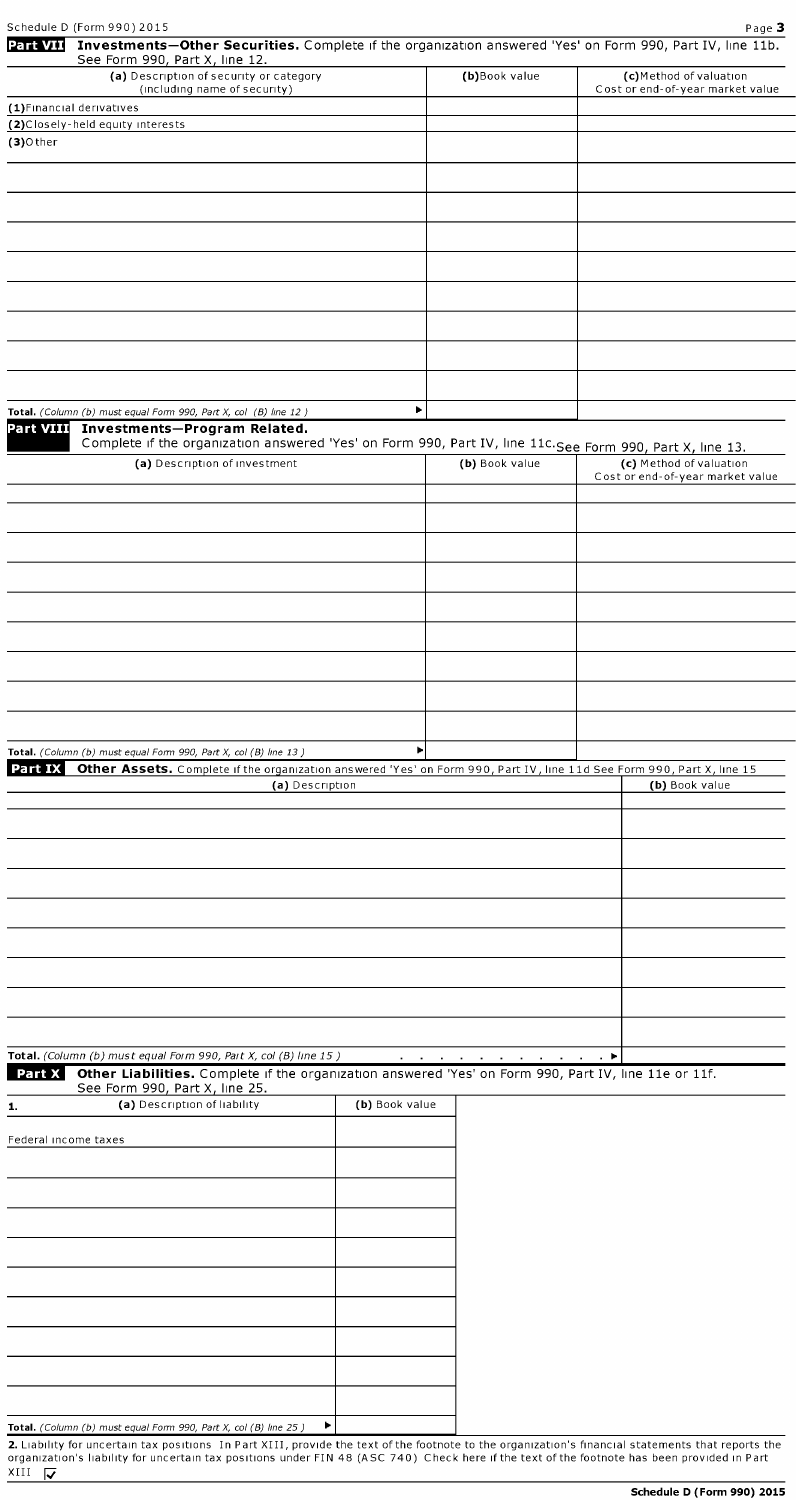|                | Schedule D (Form 990) 2015                                                                                                                                           |              | Page 4   |
|----------------|----------------------------------------------------------------------------------------------------------------------------------------------------------------------|--------------|----------|
| Part XI        | Reconciliation of Revenue per Audited Financial Statements With Revenue per Return<br>Complete if the organization answered 'Yes' on Form 990, Part IV, line 12a.    |              |          |
| $\mathbf{1}$   | Total revenue, gains, and other support per audited financial statements                                                                                             | $\mathbf{1}$ | 782,654  |
| $\overline{2}$ | Amounts included on line 1 but not on Form 990, Part VIII, line 12                                                                                                   |              |          |
| a              | Net unrealized gains (losses) on investments<br>2a                                                                                                                   |              |          |
| b              | Donated services and use of facilities<br>2b                                                                                                                         |              |          |
| c              | Recoveries of prior year grants<br>2 <sub>c</sub>                                                                                                                    |              |          |
| d              | 25,551<br>Other (Describe in Part XIII )<br>2d                                                                                                                       |              |          |
| e              | Add lines 2a through 2d                                                                                                                                              | 2e           | 25,551   |
| 3              |                                                                                                                                                                      | 3            | 757,103  |
| 4              | Amounts included on Form 990, Part VIII, line 12, but not on line 1                                                                                                  |              |          |
| a              | Investment expenses not included on Form 990, Part VIII, line 7b.<br>4а                                                                                              |              |          |
| b              | Other (Describe in Part XIII )<br>4b                                                                                                                                 |              |          |
| C              |                                                                                                                                                                      | 4с           | $\Omega$ |
| 5.             | Total revenue Add lines 3 and 4c. (This must equal Form 990, Part I, line 12)                                                                                        | 5            | 757,103  |
| Part XII       | Reconciliation of Expenses per Audited Financial Statements With Expenses per Return.<br>Complete if the organization answered 'Yes' on Form 990, Part IV, line 12a. |              |          |
| $\mathbf{1}$   | Total expenses and losses per audited financial statements                                                                                                           | $\mathbf{1}$ | 720,328  |
| $\overline{2}$ | Amounts included on line 1 but not on Form 990, Part IX, line 25                                                                                                     |              |          |
| a              | Donated services and use of facilities<br>2а                                                                                                                         |              |          |
| b              | 2 <sub>b</sub><br>Prior year adjustments                                                                                                                             |              |          |
| c              | Other losses<br>2с                                                                                                                                                   |              |          |
| d              | 2d<br>Other (Describe in Part XIII).<br>36,012                                                                                                                       |              |          |
| $\bullet$      | Add lines 2a through 2d                                                                                                                                              | 2e           | 36,012   |
| з              | Subtract line 2e from line 1                                                                                                                                         | 3            | 684,316  |
| 4              | A mounts included on Form 990, Part IX, line 25, but not on line 1:                                                                                                  |              |          |
| a              | Investment expenses not included on Form 990, Part VIII, line 7b .<br>4a                                                                                             |              |          |
| b              | Other (Describe in Part XIII)<br>4b                                                                                                                                  |              |          |
| c              | Add lines 4a and 4b, ., ., ., ., ., ., ., .                                                                                                                          | 4с           | $\Omega$ |
| 5.             | Total expenses Add lines 3 and 4c. (This must equal Form 990, Part I, line 18)                                                                                       | 5            | 684,316  |

### Part XIII Supplemental Information

Provide the descriptions required for Part II, lines 3, 5, and 9, Part III, lines la and 4, Part IV, lines lb and 2b, Part V, line 4, Part X, line 2, Part XI, lines 2d and 4b, and Part XII, lines 2d and 4b Also complete this part to provide any additional information

| Return Reference | Explanation                                                                                                                                                                                                                                                                  |
|------------------|------------------------------------------------------------------------------------------------------------------------------------------------------------------------------------------------------------------------------------------------------------------------------|
| Part V , Line 4  | The Association has designated certain unrestricted net assets for future use They have considered<br>the following factors in making a determination to appropriate or accumulate such fund the purpose of<br>the Association, general economic conditions, other resources |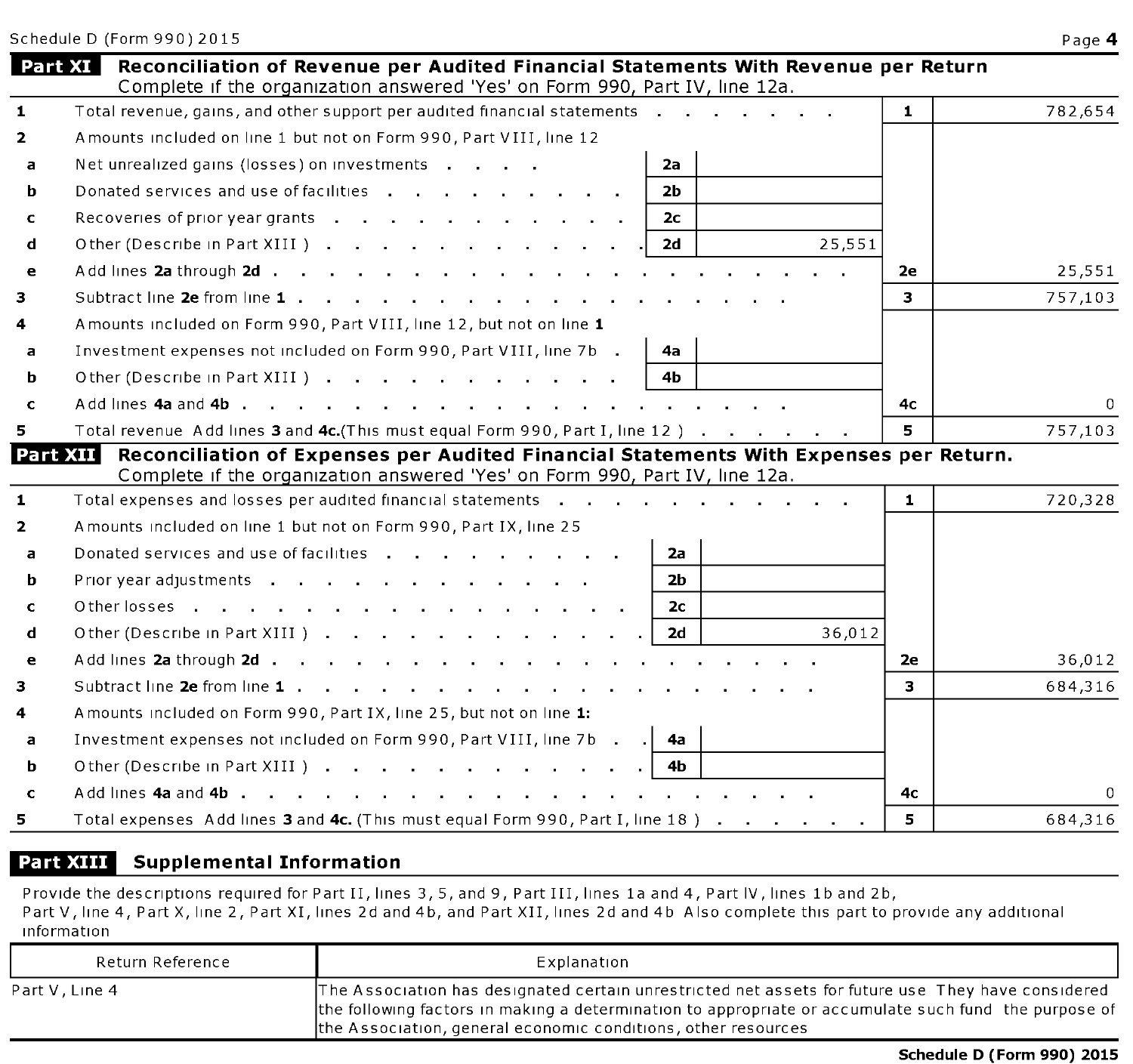| Part XIII<br><b>Supplemental Information (continued)</b> |                     |  |  |  |  |
|----------------------------------------------------------|---------------------|--|--|--|--|
| Return Reference                                         | Explanation         |  |  |  |  |
| Part XI, Line 2d - Other<br>A djustments                 | PAC revenue 25,551  |  |  |  |  |
| Part XII, Line 2d - Other<br>A djustments                | PAC expenses 36,012 |  |  |  |  |
|                                                          |                     |  |  |  |  |
|                                                          |                     |  |  |  |  |
|                                                          |                     |  |  |  |  |
|                                                          |                     |  |  |  |  |
|                                                          |                     |  |  |  |  |
|                                                          |                     |  |  |  |  |

### Schedule D (Form 990) 2015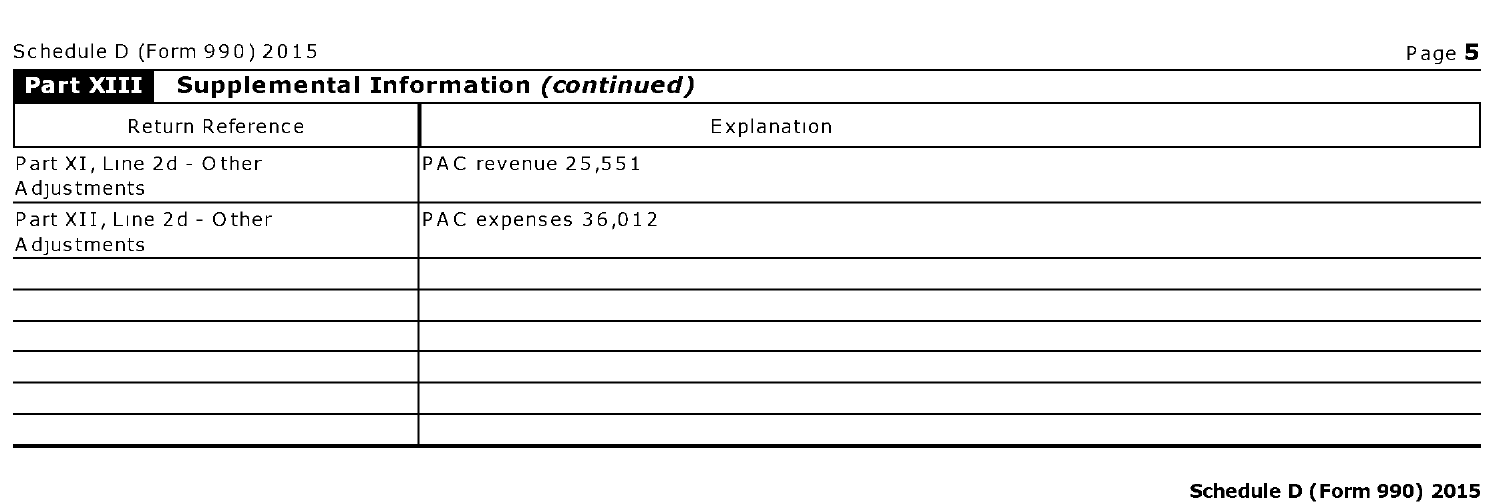| As Filed Data - I<br>DLN: 93493135135907<br>efile GRAPHIC print - DO NOT PROCESS |  |                               |                                                                                                                                        |                                            |  |
|----------------------------------------------------------------------------------|--|-------------------------------|----------------------------------------------------------------------------------------------------------------------------------------|--------------------------------------------|--|
| <b>SCHEDULE O</b>                                                                |  |                               | Supplemental Information to Form 990 or 990-EZ                                                                                         | OMB No 1545-0047                           |  |
| (Form 990 or<br>$990-EZ)$                                                        |  |                               | Complete to provide information for responses to specific questions on<br>Form 990 or 990-EZ or to provide any additional information. | 2015                                       |  |
| Department of the                                                                |  | Attach to Form 990 or 990-EZ. | ▶ Information about Schedule O (Form 990 or 990-EZ) and its instructions is at                                                         | <b>Open to Public</b><br><b>Inspection</b> |  |
| Treasury<br><b>Internal Revenue</b><br>Service                                   |  | www.irs.gov/form990.          |                                                                                                                                        |                                            |  |
| Nome of the examination                                                          |  |                               |                                                                                                                                        | Employer identification pumber             |  |

| Name of the organization      | <b>Emplover identification number</b> |
|-------------------------------|---------------------------------------|
| San Bernardino Teachers Assoc |                                       |
|                               | 95-1998676                            |

### 990 Schedule 0, Supplemental Information

| Return Reference              | Explanation                                                                                           |
|-------------------------------|-------------------------------------------------------------------------------------------------------|
| Form 990, Part VI, Section B, | Line 11a explanation - The board reviews, questions and approves the Associations tax return prior to |
| line 11                       | submission to the authoritative agencies                                                              |
| Form 990, Part VI, Section B, | Annually the board discusses possible conflicts of interest Members are required to infor             |
| line 12c                      | m the board of any conflicts that arise during the year                                               |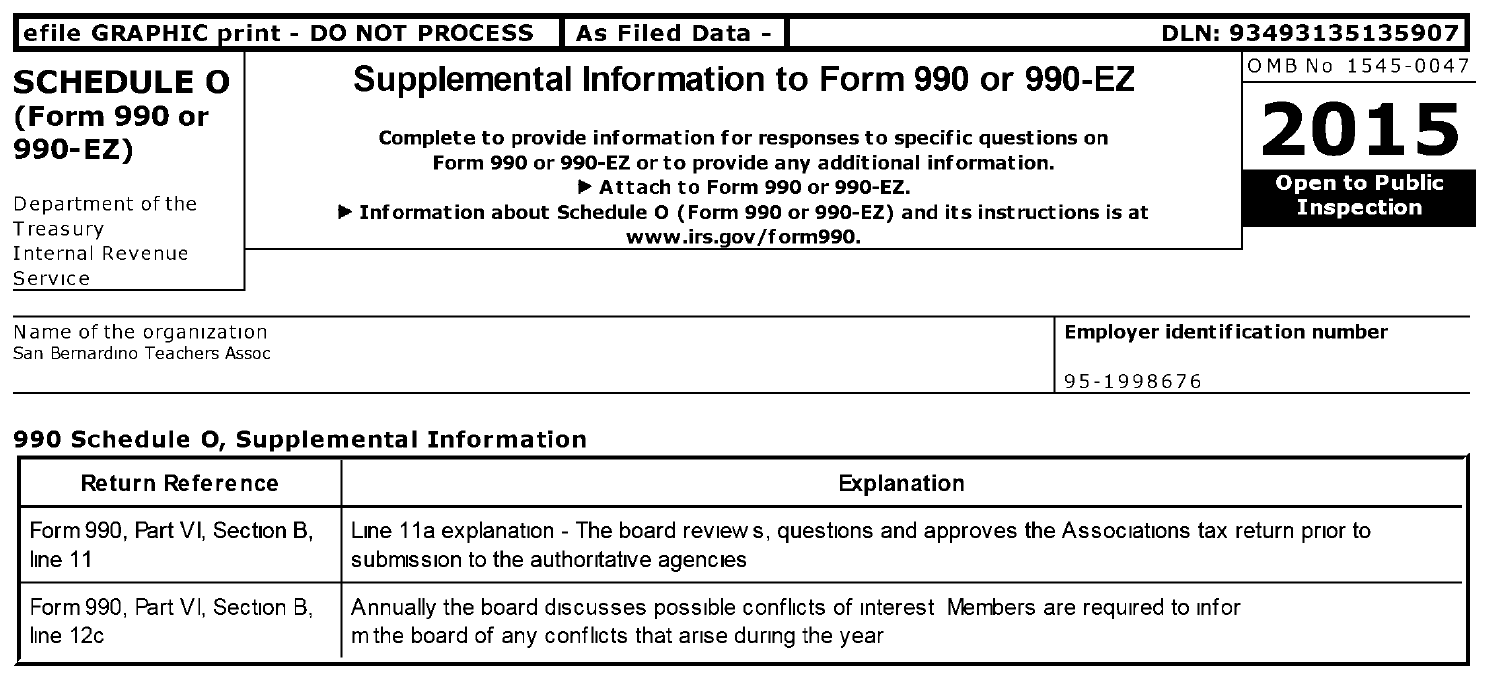### 990 Schedule 0, Supplemental Information

| <b>Return Reference</b> | Explanation                                                                                                                                                                              |
|-------------------------|------------------------------------------------------------------------------------------------------------------------------------------------------------------------------------------|
| line 15b                | Form 990, Part VI, Section B, The board review s compensation by comparing salaries to those of equivalent employees at similar<br>organizations and approves changes on an annual basis |
| line 19                 | Form 990, Part VI, Section C.   The Association will provide the required information upon request                                                                                       |

 $\sim$